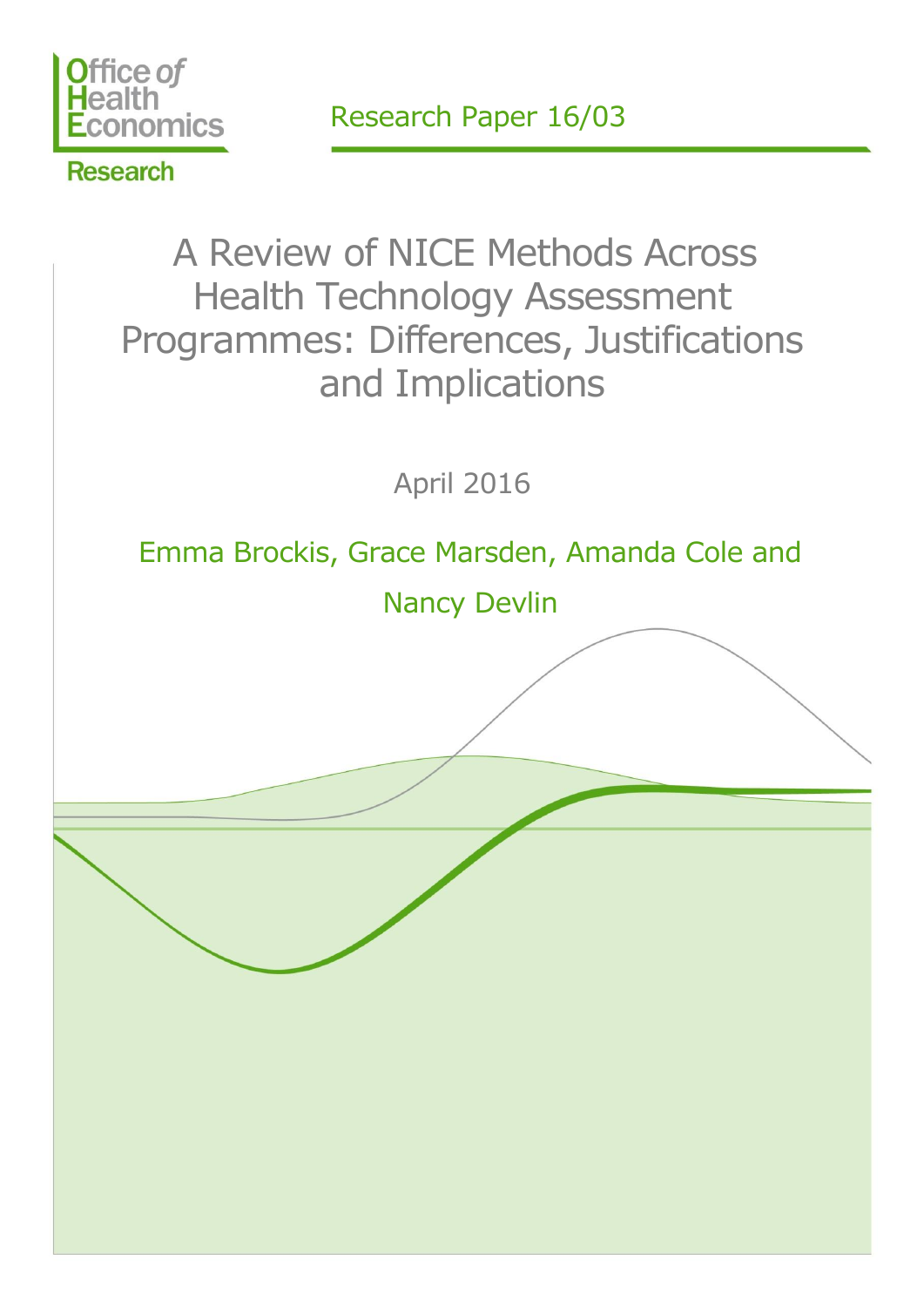## A Review of NICE Methods Across Health Technology Assessment Programmes: Differences, Justifications and Implications

Emma Brockis<sup>1,2</sup>, Grace Marsden<sup>1</sup>, Amanda Cole<sup>1</sup> and Nancy Devlin<sup>1</sup>

<sup>1</sup>Office of Health Economics

<sup>2</sup>National Clinical Guidelines Centre, Royal College of Physicians

April 2016

## Research Paper 16/03

For further information please contact: Nancy Devlin

[ndevlin@ohe.org](mailto:ndevlin@ohe.org)

*The Office of Health Economics* (a company limited by guarantee of registered number 09848965)

Southside, 105 Victoria Street

London SW1E 6QT

United Kingdom

Tel: +44 207 747 8858 ©Office of Health Economics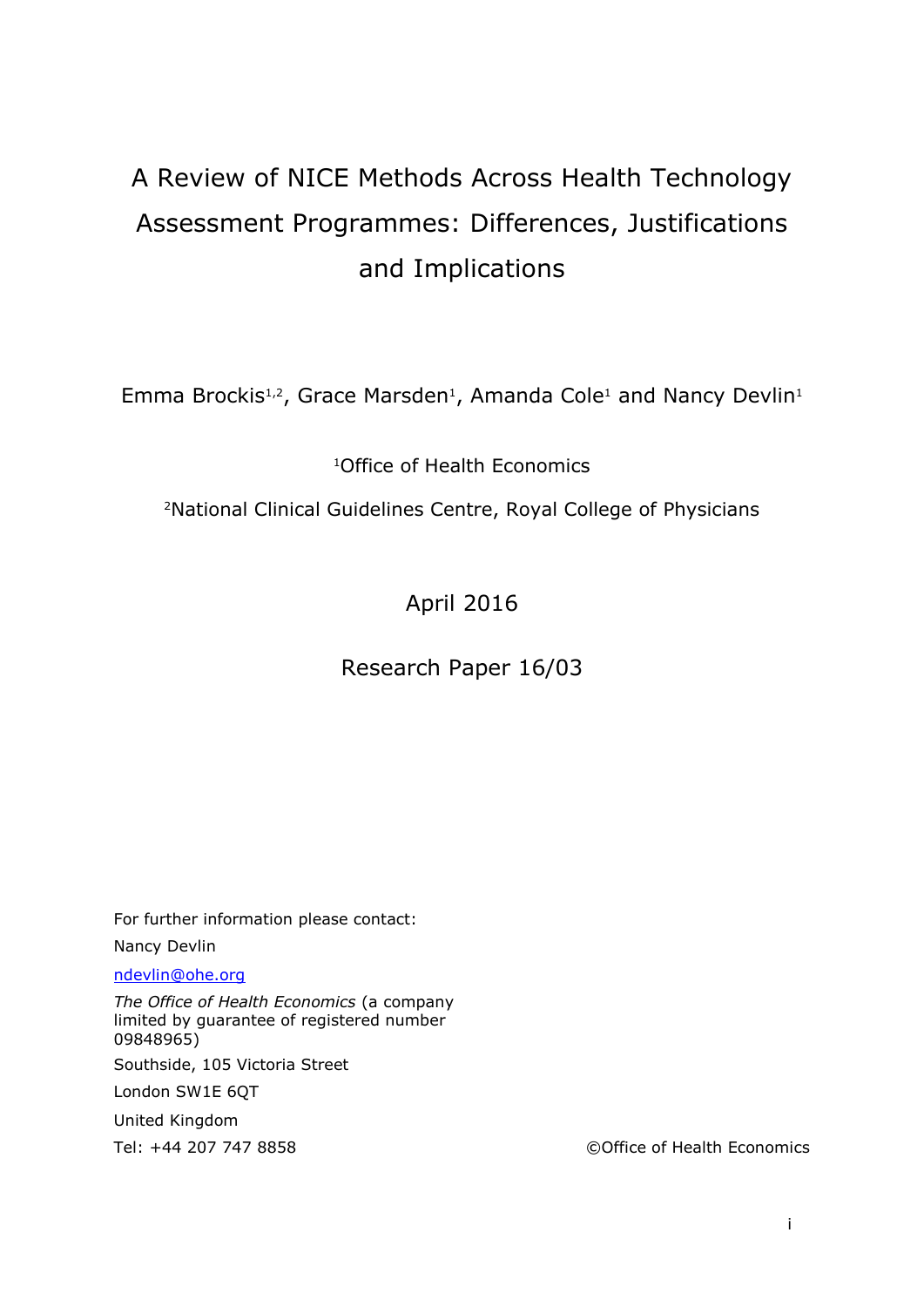#### **About OHE Research Papers**

OHE Research Papers are intended to provide information on and encourage discussion about a topic in advance of formal publication.

Any views expressed are those of the authors and do not necessarily reflect the views or approval of OHE, its Editorial or Policy Board, or its sponsors.

Once a version of the Research Paper's content is published in a peer reviewed journal, that supersedes the Research Paper and readers are invited to cite the published version in preference to the original version.

#### **Funding and acknowledgements**

This project was undertaken whilst Emma Brockis was on placement at OHE (July-September 2015). The placement was a requirement of this author's MSc in International Health Policy (Health Economics), from the London School of Economics and Political Science. The work was funded by OHE from the annual research grant it receives from the ABPI.

All authors are grateful to colleagues at NICE for their support and input to this work. Views expressed in this paper are those of the authors, and do not necessarily reflect those of NICE. The authors are also grateful to Mike Drummond for his comments on an earlier draft.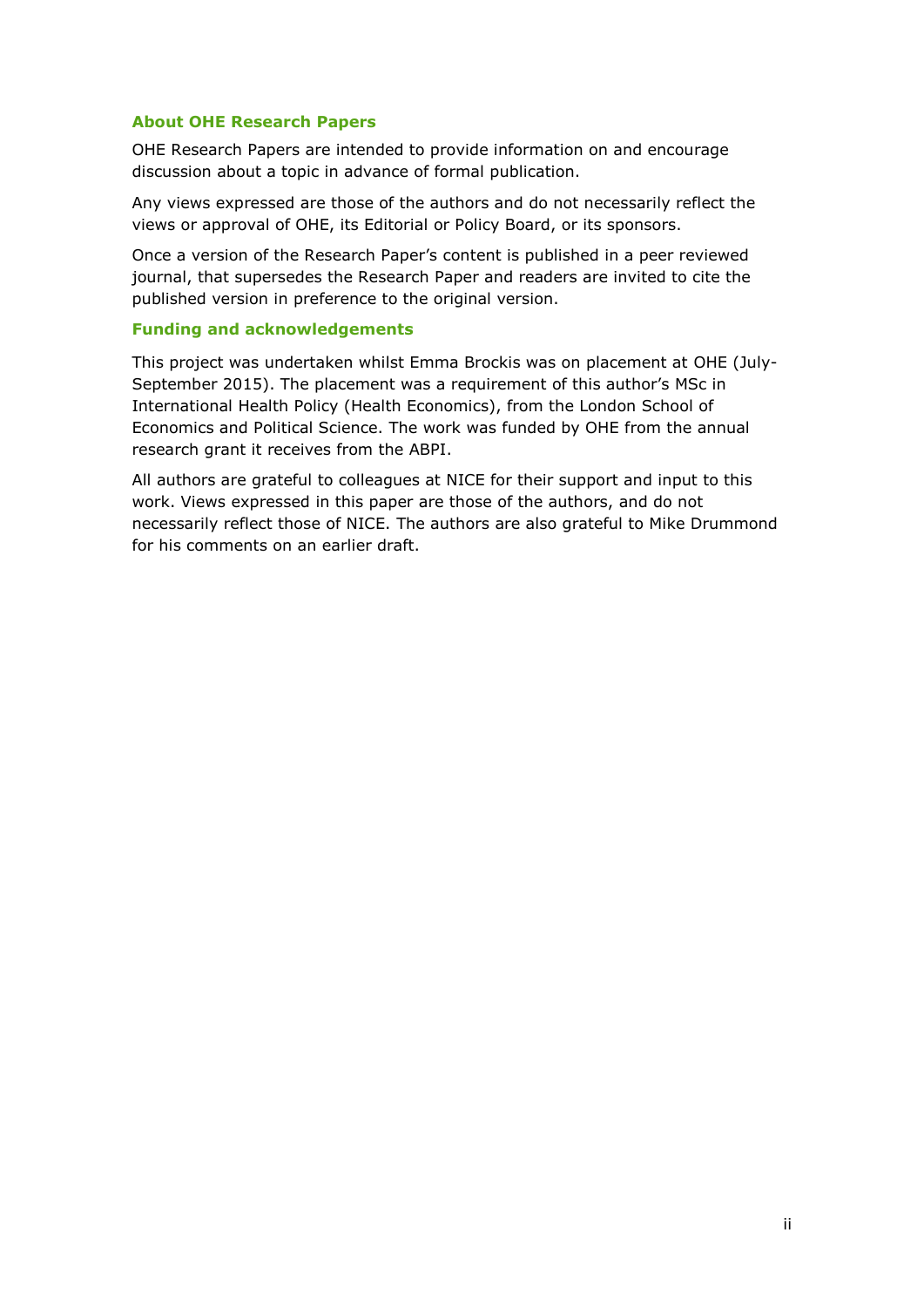#### **Abstract**

**Background:** All NICE decisions exert an influence on the allocation of fixed NHS budgets, but decisions for different types of health interventions (for example drugs and devices) are handled via different 'programmes' within NICE. These different programmes use different methods and decision processes. To date there has been no systematic comparison of methods across these programmes.

**Objectives:** To carry out a systematic comparison of five of NICE's health technology assessment programmes (Technology Appraisal Programme, Medical Technologies Guidance, Diagnostic Assessment Programme, Highly Specialised Technologies Programme, and Clinical Guidelines) with the aim of establishing how differences in methods and processes between the programmes may impact on allocative efficiency within the NHS. Such a comparison has not been undertaken previously.

**Methods:** Data were extracted from the NICE programme manuals to allow for a systematic comparison between the programmes. Eight qualitative interviews were carried out with NICE members of staff and committee members to explore the reasons for the differences found.

**Results:** The processes overall were broadly similar. However, there were differences in the required review period (the amount of time after which the evidence must be reviewed to see if the guidance needs updating), and methods of evaluation, specifically the provision of a reference case, the requirement for and type of economic analysis, and the decision making criteria used for appraisal.

**Conclusion:** All NICE programmes affect the allocation of resources from the same fixed NHS budget. Differences in approaches between the programmes could therefore lead to the misallocation of resources. Many of the differences found can be justified on grounds of practicality and relevance to the health technologies under assessment. However, from a strict utilitarian view there are several potential areas of inefficiency, although many of these are eliminated or reduced if an egalitarian view is taken. The challenge is finding the optimal balance within the equity-efficiency trade-off, and determining where society is willing trade health gains between different people.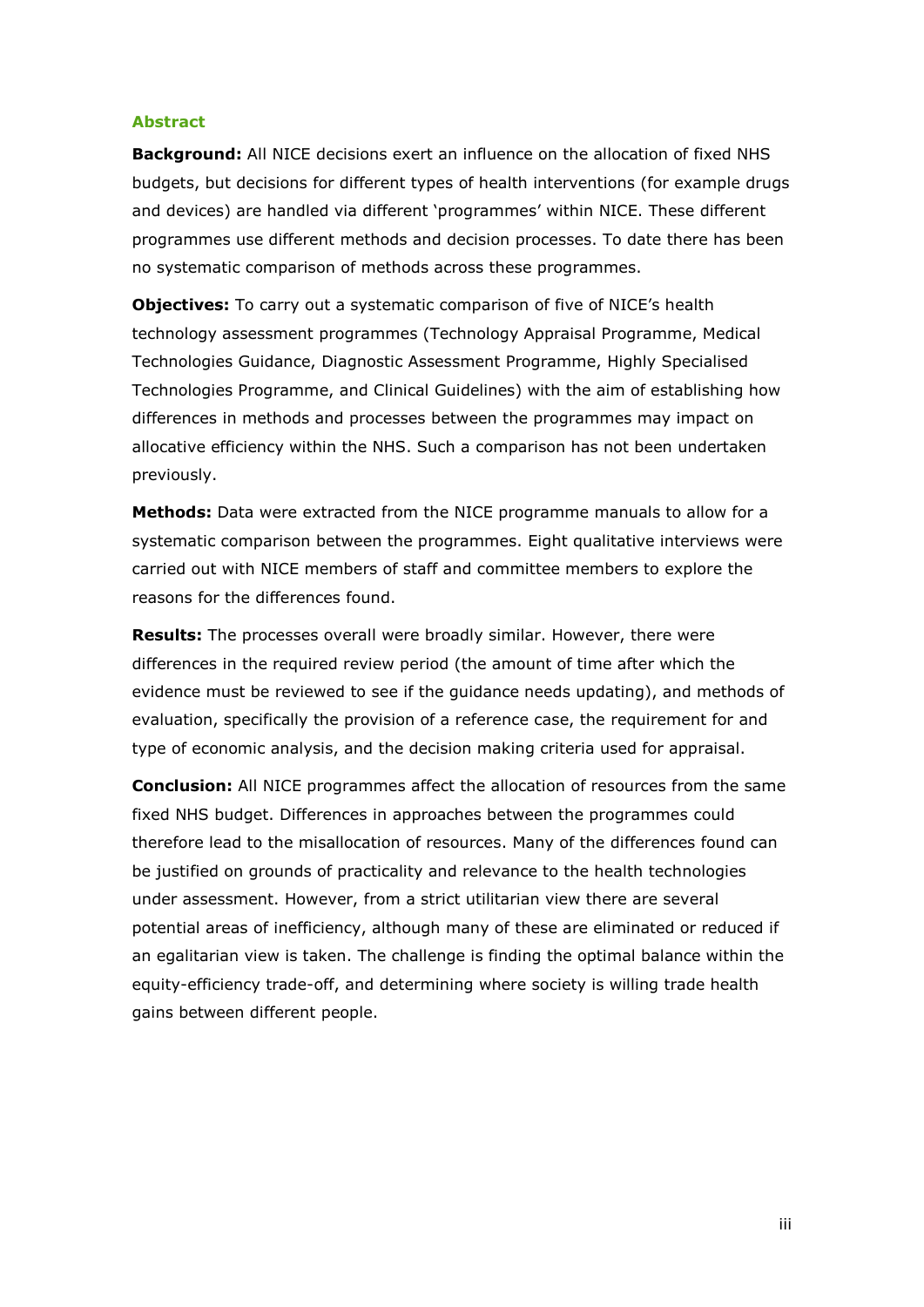## **1. Introduction**

The National Institute for Health and Care Excellence (NICE) was launched in 1999 to reduce unwarranted variation in clinical practice across the UK, encourage fast diffusion and uptake of medical innovations, and to ensure that money is invested in the NHS so that overall health benefit is maximised (Chalkidou, 2009). NICE began with two health technology assessment (HTA) programmes: the Technology Appraisal Programme (TAP) and Clinical Guidelines (CG). Since then, several additional programmes have been launched: the Interventional Procedures Programme (IPG), Public Health guidance (PH), the Medical Technologies Evaluation Programme (MTEP), the Diagnostics Assessment Programme (DAP), the Medical Technologies Guidance (MTG) programme, and the Highly Specialised Technologies Programme (HSTP). Most recently, in 2013, NICE started producing guidelines for social care in accordance with the Health and Social Care Act 2012.

Methodological differences across international HTA programmes have previously been examined (Kavanos, Trueman and Bosilavec, 2000; Schwarzer and Siebert, 2009; Stafinski et al., 2011; Spinner et al., 2013) and country comparisons have also been undertaken within Great Britain between NICE and the Scottish Medicines Consortium (SMC) (Cairns, 2006) and the All Wales Medicines Strategy Group (AWMSG) (OFT, 2007). This demonstrates that there is great interest in comparing HTA processes and methods, and examining consistency in these across decisionmakers. Yet, surprisingly, very little research has been undertaken to look into the differences in HTA methods within NICE itself.

Two papers that have carried out research in this area focus specifically on the methodological differences between MTEP and TAP. Chapman, Taylor & Girling (2014) draw on previous literature to explain why devices are different from drugs and highlight some of the methodological differences between MTG and TAP. The main focus of this paper is whether the original objectives for introducing MTEP have been met in terms of simplifying access, quickening the process of evaluation and increasing the capacity for the assessment of devices by NICE. Green and Hutton (2014) evaluate how MTEP compares to other HTA programmes, predominantly TAP. Their paper focuses specifically on two differences; measuring and valuing the effects of the technology, and synthesising the evidence for appraisal. This paper builds upon and broadens this research to identify further differences across a wider selection of HTA programmes, with the aim of investigating whether the processes and methods for five selected HTA programmes are consistent. We then explore how any differences identified may impact on efficiency and resource allocation within the NHS.

1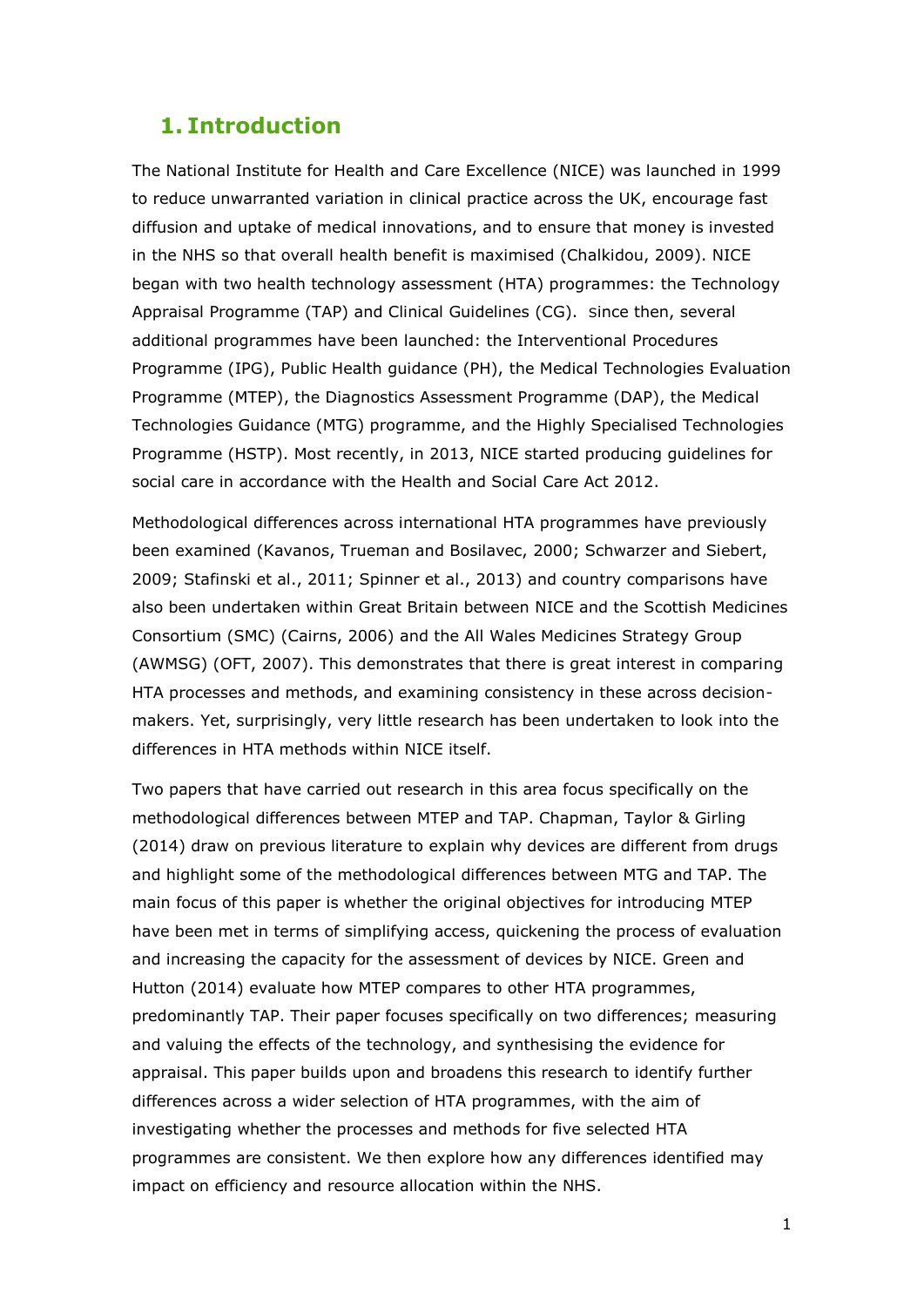## **2. Methods**

A mixed methods approach was adopted. Firstly, the HTA programmes were systematically compared. Following this, the differences were explored through discussions with NICE members of staff and committee members.

The manuals for the following programmes were reviewed: TAP (NICE, 2013a; NICE, 2013b), MTG (NICE, 2011a; NICE, 2011b), DAP (NICE, 2011c; NICE, 2011d† ; NICE, 2011e† ), HSTP (NICE, 2013c) and CG (NICE, 2015a; NICE, 2015b; NICE, 2015c), IPG (NICE, 2009a; NICE, 2009b).

The IPG programme was excluded from this study as its focus is on providing guidance on the safety and efficacy of a new procedure, and therefore takes on a different role to the other programmes and operates under a different agenda. Public Health Guidelines and Social Care Guidelines were also excluded as these programmes do not necessarily consider health technology interventions, and are therefore not strictly defined as HTA. Furthermore, although some of the guidance from these programmes may be funded by the NHS, the majority is funded by local authorities and therefore these programmes do not compete for NHS resources to the same extent as the other HTA programmes.

A set of data extraction tables were developed to capture the key aspects of the evaluation processes and methods; four themes were covered: 'Remit and Scope', 'Process of assessment', 'Methods of evaluation', and 'Appraisal of evidence'. Within each table, sub-headings were developed that would capture all of the relevant and fundamental information across all of the programmes. Finally, the data were extracted from the relevant manuals for each programme and entered into the tables. Information was also extracted from the NICE website if it could not be found within the manuals. Once all the data had been extracted, the differences across each of the sub-headings were assessed and noted for discussion at the interviews.

A total of five people participated in the interviews. Participants were initially identified through contacts of the Office of Health Economics. Some of these contacts recommended others, and further contacts were sought until representatives were obtained for all five appraisal programmes. None of those asked to participate declined. Two of the participants specialised in CG, one in TAP, one in MTG and one in HSTP and DAP, covering all of the HTA programmes compared. The interviews were semi-structured so as to elicit comparable answers to common questions, while also encouraging open responses and a reactive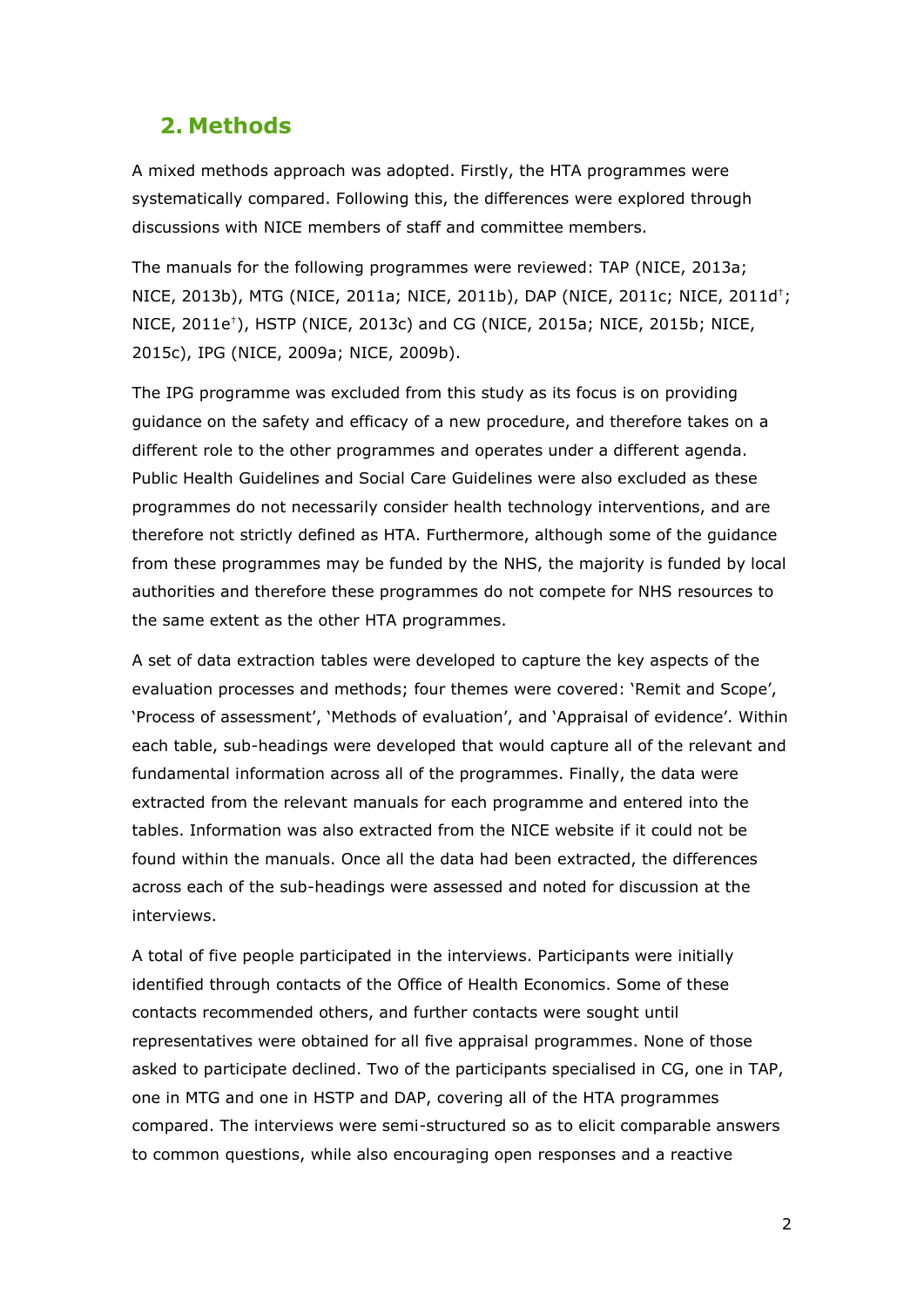discussion. The interviews were held with each participant individually; three in person and two by telephone.

## **3. Results**

The key similarities and differences are shown in Tables 1-4. Detailed results tables can be found in the Appendix. Table 5 shows the programme of expertise for each of the respondents.

## **3.1. Remit and Scope**

Table 1 shows that medical devices and diagnostics can be evaluated under either TAP, MTG or DAP, depending on the nature of the technology and its value proposition. Devices are routed by MTEP to TAP when the technology requires a cost-effectiveness analysis (benefits patients but at an increased cost) or to MTG when the product could be cost-saving. Diagnostic devices may also be routed for evaluation by MTEP if they are cost saving, otherwise they are routed to DAP.

Respondent 3 stated that there have been a few instances where TAP and DAP have overlapped due to the inclusion of companion diagnostics. In such scenarios the relevant diagnostic questions are referred to the diagnostics team for review.

All of the respondents stated that clinical guidelines overlap with every other programme due to the fact that they incorporate the whole care pathway. When this occurs the TA guidance is either incorporated into or cross referenced in the guideline.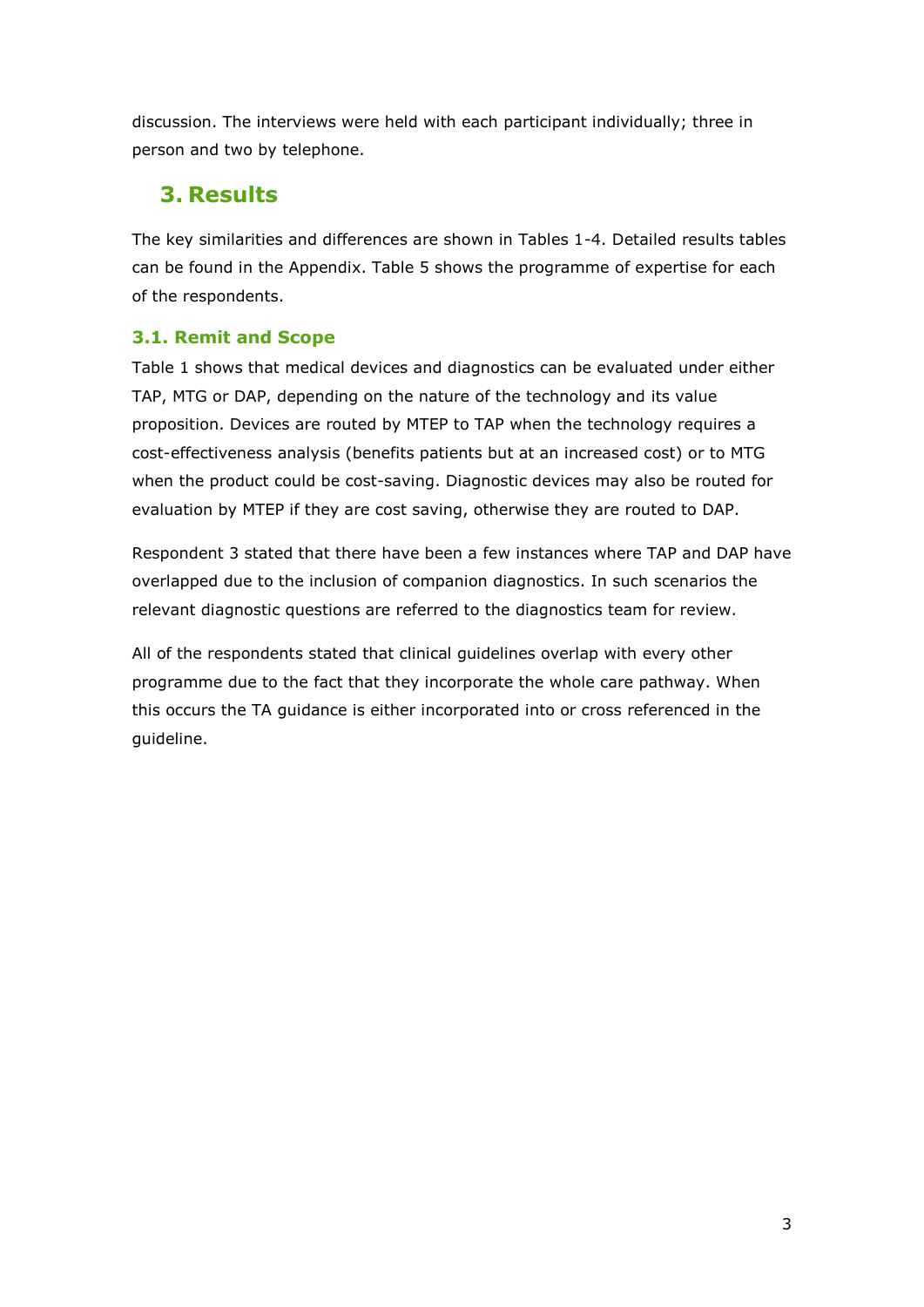|                            | <b>Technology Appraisal</b><br>Programme                                                                                                                                                   | <b>Medical Technologies</b><br>Guidance                                                                                        | <b>Diagnostics</b><br><b>Assessment</b><br>Programme                                                                                         | <b>Highly Specialised</b><br><b>Technology</b><br>Programme               | <b>Clinical Guidelines</b>                                                                         |
|----------------------------|--------------------------------------------------------------------------------------------------------------------------------------------------------------------------------------------|--------------------------------------------------------------------------------------------------------------------------------|----------------------------------------------------------------------------------------------------------------------------------------------|---------------------------------------------------------------------------|----------------------------------------------------------------------------------------------------|
| What is<br>appraised?      | Medicines, medical<br>devices, diagnostics,<br>surgical procedures,<br>therapeutic technologies,<br>systems of care, screening<br>tools.                                                   | Medical devices (active,<br>active implantable, in<br>vitro), genetic tests.                                                   | Diagnostic<br>technologies/ tests,<br>genetic tests.                                                                                         | Drugs for very rare<br>conditions.                                        | Condition specific<br>care and services.                                                           |
| <b>Referral</b>            | Primarily HSRIC;<br>Formal referral required<br>from Secretary of State for<br>Health.                                                                                                     | Primarily product<br>sponsors; Also HSRIC.                                                                                     | Product sponsors,<br>national clinical<br>directors, medical royal<br>colleges, professional<br>bodies, national expert<br>bodies, or HSRIC. | Primarily HSRIC;<br>Formal referral<br>required from DH.                  | Topic oversight<br>group.                                                                          |
| Selection/<br>routing      | Must have been granted,<br>or be soon to receive,<br>marketing authorisation;<br>Significant benefit to<br>patients; new formulation<br>at lower price; appropriate<br>evidence available. | Have CE mark (or<br>expected within 1 year);<br>New or innovative<br>technology;<br>Cost saving or cost neutral<br>technology. | CE marking (before<br>publication);<br>Potential to improve<br>health outcomes, but at<br>an increased cost to the<br>NHS.                   | Criteria same as<br>those used by<br>AGNSS;<br>Process similar to<br>TAP. | Priority topics and<br>those where existing<br>NICE guidance does<br>not cover the whole<br>topic. |
| Prioritisation<br>criteria | Significant health benefit;<br>Significant impact on NHS<br>resources and other<br>government policies;<br>Inappropriate variation in<br>the use across the<br>country.                    | Provide most benefit to<br>patients and the NHS;<br>Scoring system.                                                            | Particular urgency to<br>the NHS.                                                                                                            | Not stated.                                                               | Discussion between<br>NHS England, DH<br>and Public Health<br>England.                             |

**Table 1: Remit and Scope of each NICE HTA programme**

Source: NICE (2011a), NICE(2011b), NICE(2011c), NICE(2011d†), NICE(2011e†), NICE (2013a), NICE (2013b), NICE (2013c), NICE (2015a), NICE (2015b), NICE (2015c).

Abbreviations: AGNSS: Advisory Group for National Specialised Services; CE mark: European Conformity mark; DH: Department of Health; HSRIC: Horizon Scanning Research & Intelligence Centre.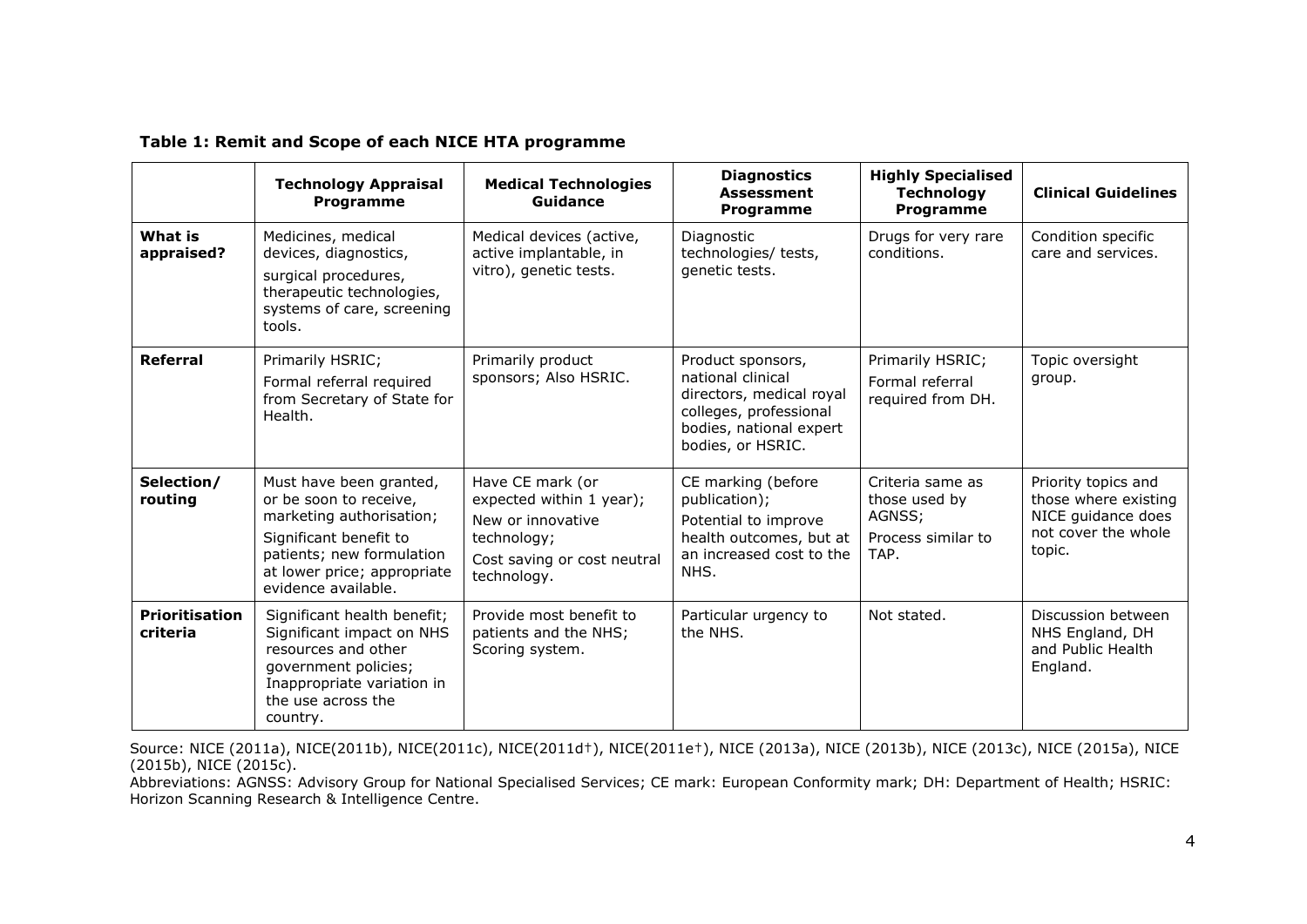|                                                               | <b>Technology Appraisal</b><br>Programme                                                                   | <b>Medical Technologies</b><br>Guidance                                                      | <b>Diagnostics</b><br><b>Assessment</b><br><b>Programme</b> | <b>Highly Specialised</b><br><b>Technology</b><br>Programme                 | <b>Guidelines</b>                                                              |
|---------------------------------------------------------------|------------------------------------------------------------------------------------------------------------|----------------------------------------------------------------------------------------------|-------------------------------------------------------------|-----------------------------------------------------------------------------|--------------------------------------------------------------------------------|
| Who prepares<br>an evidence<br>report?                        | STA: Company with<br>review by Evidence<br>Review Group;<br>MTA: External<br>Academic Assessment<br>Group. | Sponsor with review by<br>external assessment<br>group.                                      | External assessment<br>group.                               | Sponsor with review<br>by external<br>assessment group.                     | Evidence Review Team.                                                          |
| <b>Timelines</b><br>(including<br>scoping and<br>not appeals) | STA: Min. 37 weeks;<br>MTA: Min. 54 weeks<br>(not including scope but<br>including appeal).                | 38 weeks.                                                                                    | 63 weeks.                                                   | 27 or 17 weeks<br>depending on whether<br>here is a public<br>consultation. | Between 52 and 117<br>weeks (reported as<br>between 12 and 27<br>months).      |
| <b>Public</b><br>consultation                                 | ✓                                                                                                          |                                                                                              | $\checkmark$                                                | ✓<br>(If marketing<br>authorisation has<br>been granted)                    |                                                                                |
| <b>Mandatory</b><br>funding for<br>recommendatio<br>ns        | ✓                                                                                                          | ×                                                                                            | $\pmb{\times}$                                              | ✓                                                                           | ×                                                                              |
| <b>Appeals</b><br>process                                     | $\checkmark$                                                                                               | $\boldsymbol{\mathsf{x}}$                                                                    | $\pmb{\times}$                                              | $\checkmark$                                                                | $\mathbf x$                                                                    |
| <b>Review</b>                                                 | Decided at publication.                                                                                    | No fixed review date;<br>Considered by Guidance<br>Executive if significant new<br>evidence. | Every 3 years.                                              | Decided on<br>publication.                                                  | Usually every 2 years;<br>Always every 4 years<br>from date of<br>publication. |

#### **Table 2: Process of Assessment used in each of NICE's HTA programmes**

Source: NICE (2011a), NICE(2011b), NICE(2011c), NICE(2011d†), NICE(2011e†), NICE (2013a), NICE (2013b), NICE (2013c), NICE (2015a), NICE (2015b), NICE (2015c).

Abbreviations: MTA: Multiple Technology Appraisal; STA: Single Technology Appraisal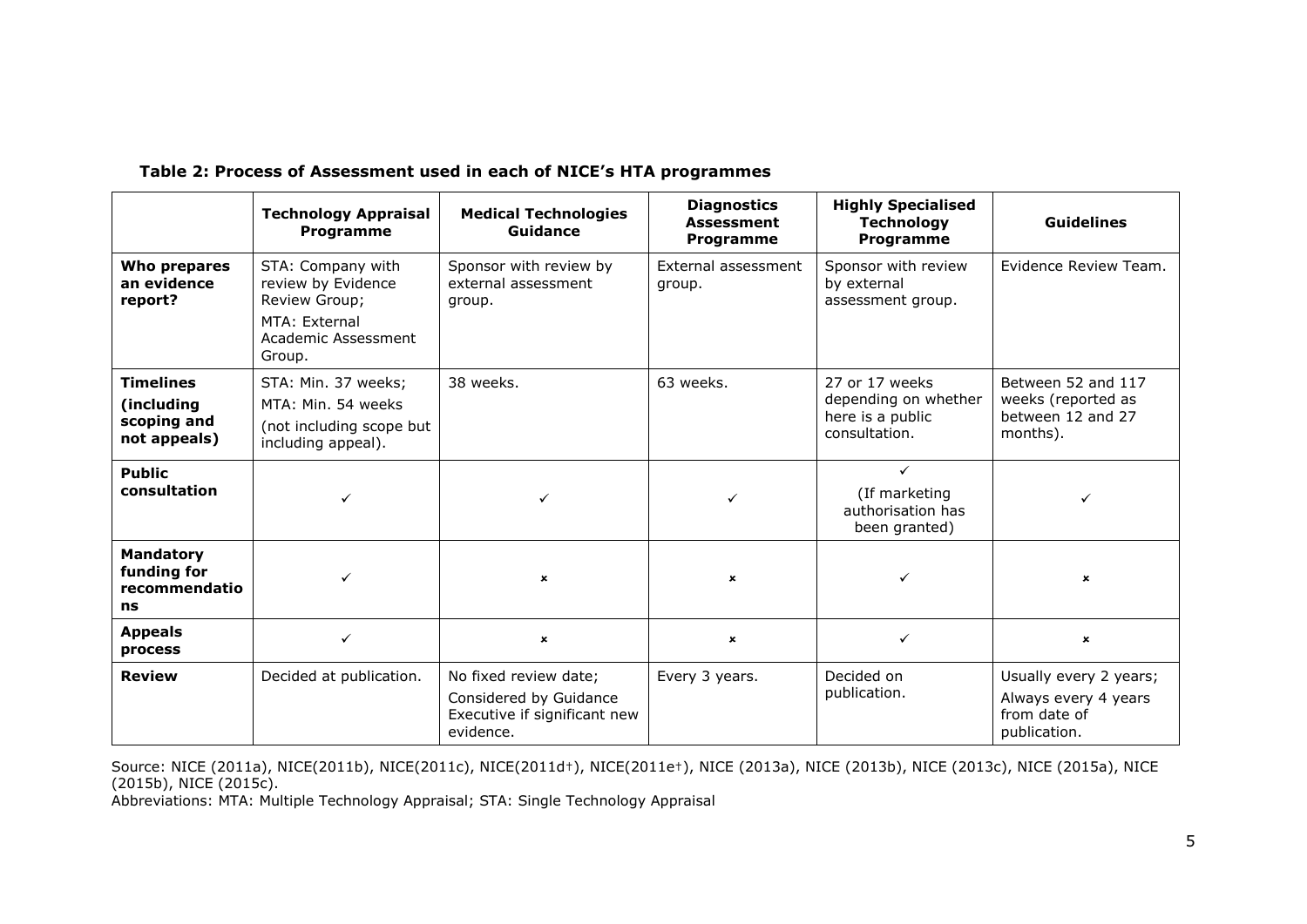#### **Table 3: Methods of Evaluation used in each of NICE's HTA programmes**

|                                                   | <b>Technology</b><br><b>Appraisal</b><br>Programme            | <b>Medical</b><br><b>Technologies</b><br>Guidance       | <b>Diagnostics</b><br><b>Assessment</b><br>Programme                                       | <b>Highly</b><br><b>Specialised</b><br><b>Technology</b><br>Programme | <b>Clinical Guidelines</b>                                                                                                                |
|---------------------------------------------------|---------------------------------------------------------------|---------------------------------------------------------|--------------------------------------------------------------------------------------------|-----------------------------------------------------------------------|-------------------------------------------------------------------------------------------------------------------------------------------|
| Reference case                                    | $\checkmark$                                                  | $\boldsymbol{\mathsf{x}}$                               | $\checkmark$                                                                               | $\pmb{\times}$                                                        | $\checkmark$                                                                                                                              |
| <b>Perspective</b>                                |                                                               |                                                         |                                                                                            |                                                                       |                                                                                                                                           |
| <b>Outcomes</b>                                   | Health effects for<br>patients and, when<br>relevant, carers. | Clinical outcomes and<br>healthcare system<br>outcomes. | Health effects for<br>patients or, when<br>relevant, other people<br>(principally carers). | Health effects to<br>patients and, when<br>relevant, carers.          | Health effects for those<br>using services, and, where<br>relevant, family and<br>carers;<br>Non-health benefits may<br>also be included. |
| Costs                                             | NHS and PSS.                                                  | NHS and PSS.                                            | NHS and PSS.                                                                               | NHS and PSS;<br>Impact outside<br>NHS and PSS.                        | NHS and PSS (health<br>outcomes);<br>Public sector and societal<br>perspective (for non-health<br>outcomes).                              |
| <b>Clinical</b><br>effectiveness                  | $\checkmark$                                                  | ✓                                                       | $\checkmark$                                                                               | $\checkmark$                                                          | ✓                                                                                                                                         |
| <b>Cost-effectiveness</b>                         | $\checkmark$                                                  | ✓                                                       | $\checkmark$                                                                               | $\pmb{\times}$                                                        | ✓                                                                                                                                         |
| <b>Type of economic</b><br>evaluation             | <b>CUA</b>                                                    | <b>CCA</b>                                              | <b>CUA</b>                                                                                 | n/a                                                                   | CUA (CEA, CCA, CBA, CMA<br>if non-health outcomes)                                                                                        |
| <b>Discount rate</b><br>(sensitivity<br>analysis) | 3.5%<br>$(1.5\%)$                                             | 3.5%                                                    | 3.5%<br>(between 0% and 6%)                                                                | Not stated                                                            | 3.5%<br>$(1.5\%)$                                                                                                                         |
| <b>Budget impact</b><br>determined                | $\checkmark$                                                  | ✓                                                       | ✓                                                                                          | $\checkmark$                                                          | ✓                                                                                                                                         |
| <b>Sensitivity analysis</b>                       |                                                               |                                                         |                                                                                            | Not stated                                                            |                                                                                                                                           |

Source: NICE (2011a), NICE(2011b), NICE(2011c), NICE(2011d†), NICE(2011e†), NICE (2013a), NICE (2013b), NICE (2013c), NICE (2015a), NICE (2015b), NICE (2015c).

Abbreviations: CBA: Cost benefit analysis; CCA: cost consequence analysis; CEA: cost effectiveness analysis; CMA: cost minimisation analysis; CUA: cost utility analysis; PSS: Personal Social Services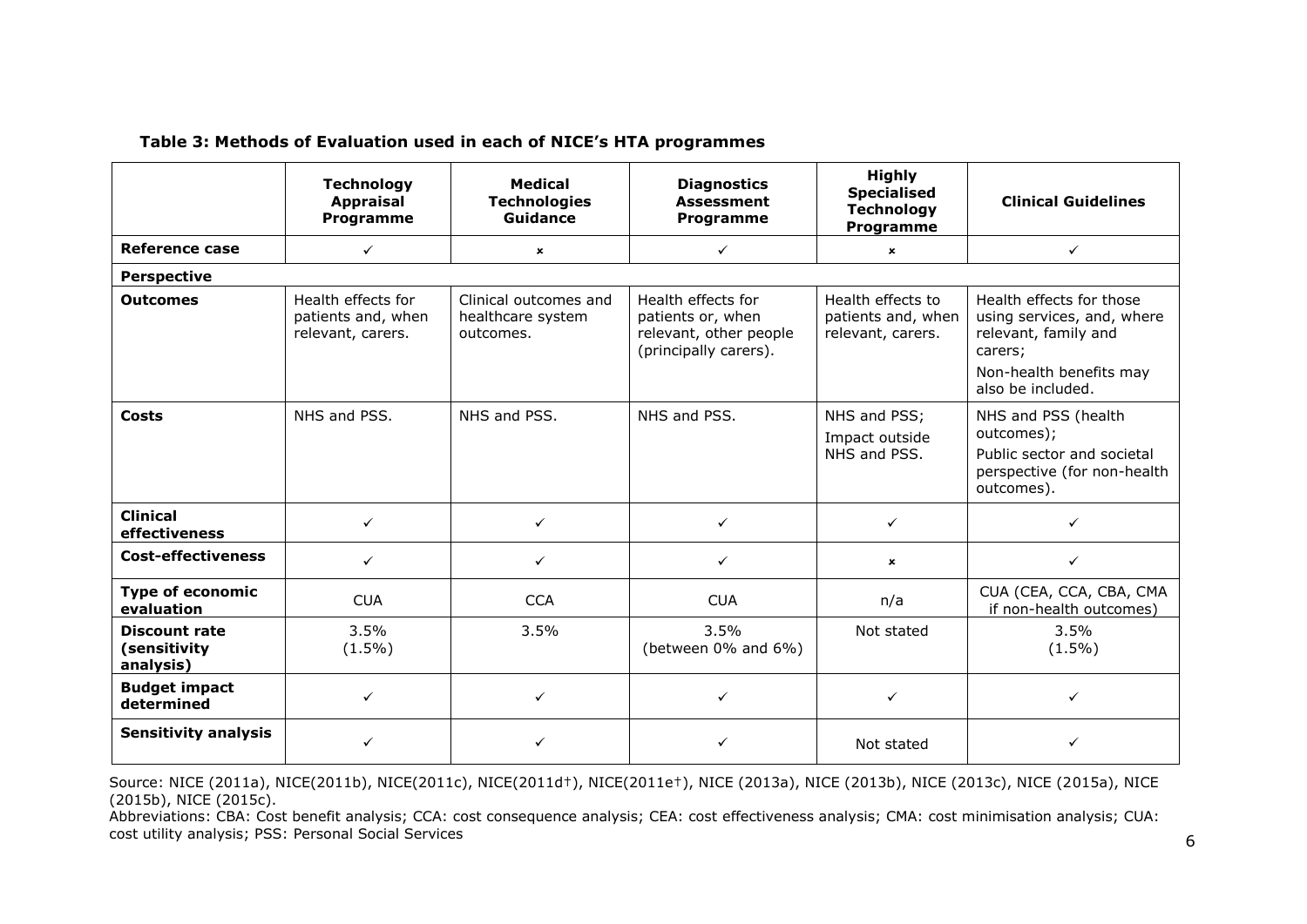#### **Table 4: Appraisal**

|                                       | <b>Technology</b><br><b>Appraisal</b><br><b>Programme</b> | <b>Medical Technologies</b><br>Guidance                                                                                                                                        | <b>Diagnostics</b><br><b>Assessment</b><br><b>Programme</b>                                            | <b>Highly Specialised</b><br><b>Technology</b><br>Programme                                                                                                                                                                                                                                                                                       | <b>Guidelines</b>                                                                                                                                                                                                                                                                                                                                                                       |
|---------------------------------------|-----------------------------------------------------------|--------------------------------------------------------------------------------------------------------------------------------------------------------------------------------|--------------------------------------------------------------------------------------------------------|---------------------------------------------------------------------------------------------------------------------------------------------------------------------------------------------------------------------------------------------------------------------------------------------------------------------------------------------------|-----------------------------------------------------------------------------------------------------------------------------------------------------------------------------------------------------------------------------------------------------------------------------------------------------------------------------------------------------------------------------------------|
| <b>Decision</b><br>making<br>criteria | Clinical<br>effectiveness;<br>Cost-effectiveness.         | Benefits to patients<br>over current<br>technologies;<br>Benefit to NHS in terms<br>of reduced burden on<br>NHS staff and<br>resources compared<br>with current<br>management. | Quality of evidence;<br>Diagnostic test<br>accuracy;<br>Clinical effectiveness;<br>Cost-effectiveness. | Nature of condition;<br>Impact of the new<br>technology;<br>Cost to the NHS and PSS<br>(including budget impact<br>in NHS and PSS);<br>Value for money;<br>Impact of the technology<br>beyond direct health<br>benefits;<br>The impact of the<br>technology on the<br>delivery of the<br>specialised service<br>(staffing and<br>infrastructure). | Quality of evidence;<br>Trade-off between benefits<br>and harms of intervention;<br>Economic considerations;<br>Availability of evidence to<br>support implementation;<br>Size of effect and potential<br>impact on population health;<br>Wider basis (e.g. ethical<br>issues, social value<br>judgements, equity and<br>inequalities, policy<br>imperatives, equality<br>legislation). |

Source: NICE (2011a), NICE(2011b), NICE(2011c), NICE(2011d†), NICE(2011e†), NICE (2013a), NICE (2013b), NICE (2013c), NICE (2015a), NICE (2015b), NICE (2015c).

Abbreviations: PSS: Personal Social Services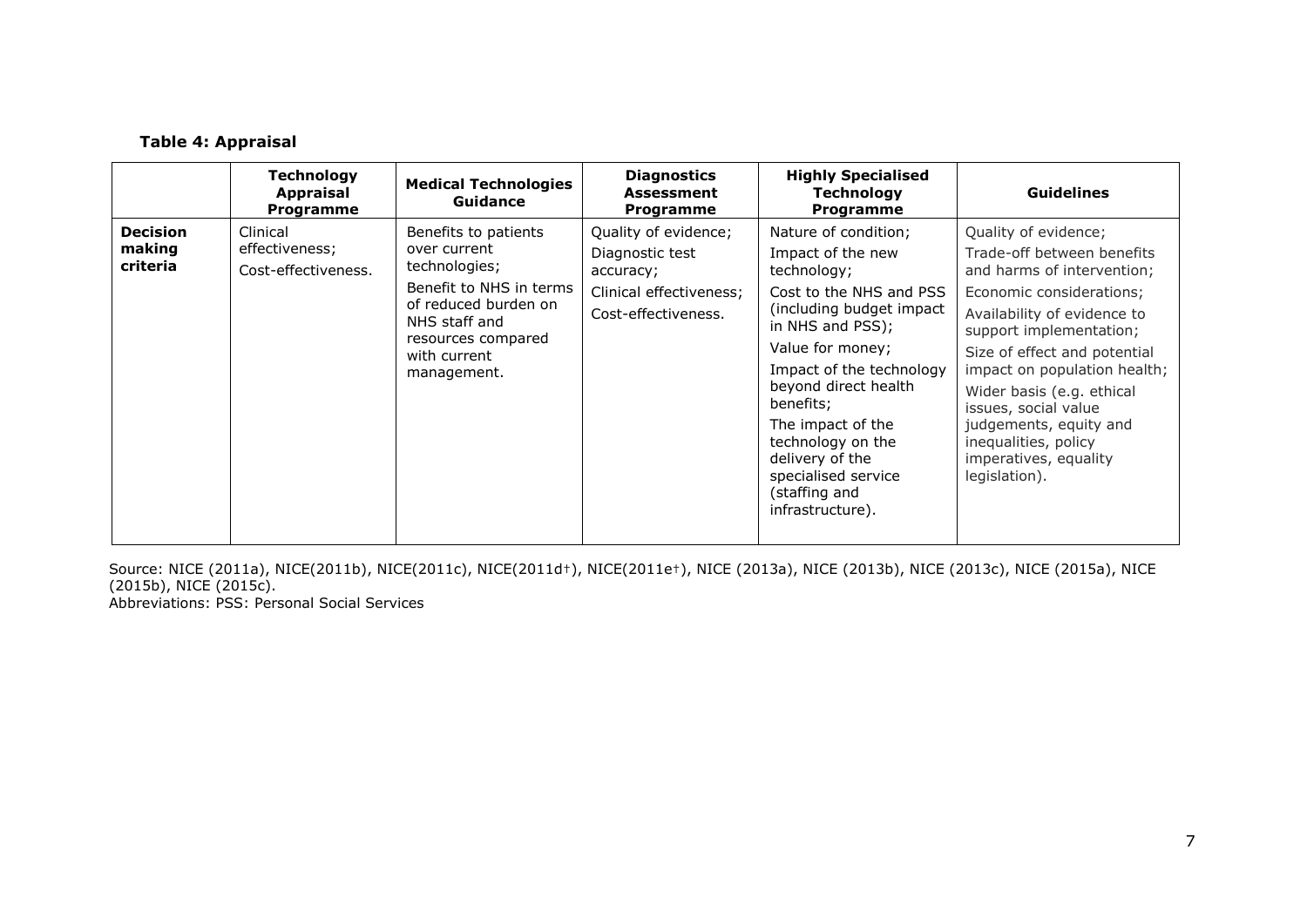#### **Table 5: Respondents' expertise**

| <b>Respondent</b> | <b>HTA programme</b> |
|-------------------|----------------------|
|                   | CG and TAP           |
| $\mathbf{z}$      | CG                   |
| 3                 | <b>HST and DAP</b>   |
| 4                 | <b>TAP</b>           |
| 5                 | MTEP                 |
|                   |                      |

#### **3.2. Process of assessment**

The main differences in the process of assessment are those of funding, appeal and review.

Only TAP and HSTP impose mandatory funding (within three months of publication); the other programmes do not. Both Respondents 2 and 3 mentioned that clinical guidelines are not mandatory to allow clinicians to use their clinical judgement for each patient. Respondent 3 also explained that device guidance is not mandatory but is recommended as an option because decisions for adoption should be taken at a local level. This is due to the variation in cost-effectiveness of the technology depending on the patient population and current clinical practice.

TAP and HSTP are the only programmes that have an official appeals process. However, Respondent 2 explained that even though there is not an official appeals process for CG, the team continually receive comments on published guidance which can be reviewed if deemed necessary. In addition, there is a rapid review process if concerns are raised that affect patient safety.

The review period, whereby a search is carried out to identify any new evidence, also differs. There is a predetermined review period for DAP and CG. However, for TAP and HSTP a review date is decided with publication and, therefore, may vary depending on the technology. MTG publish guidance with no fixed review date.

Respondent 3 stated that although the DAP manual states that review is undertaken every three years, there is the flexibility for earlier review if necessary. This respondent suggested that this flexibility in the review process is beneficial as it can be tailored to individual pieces of guidance.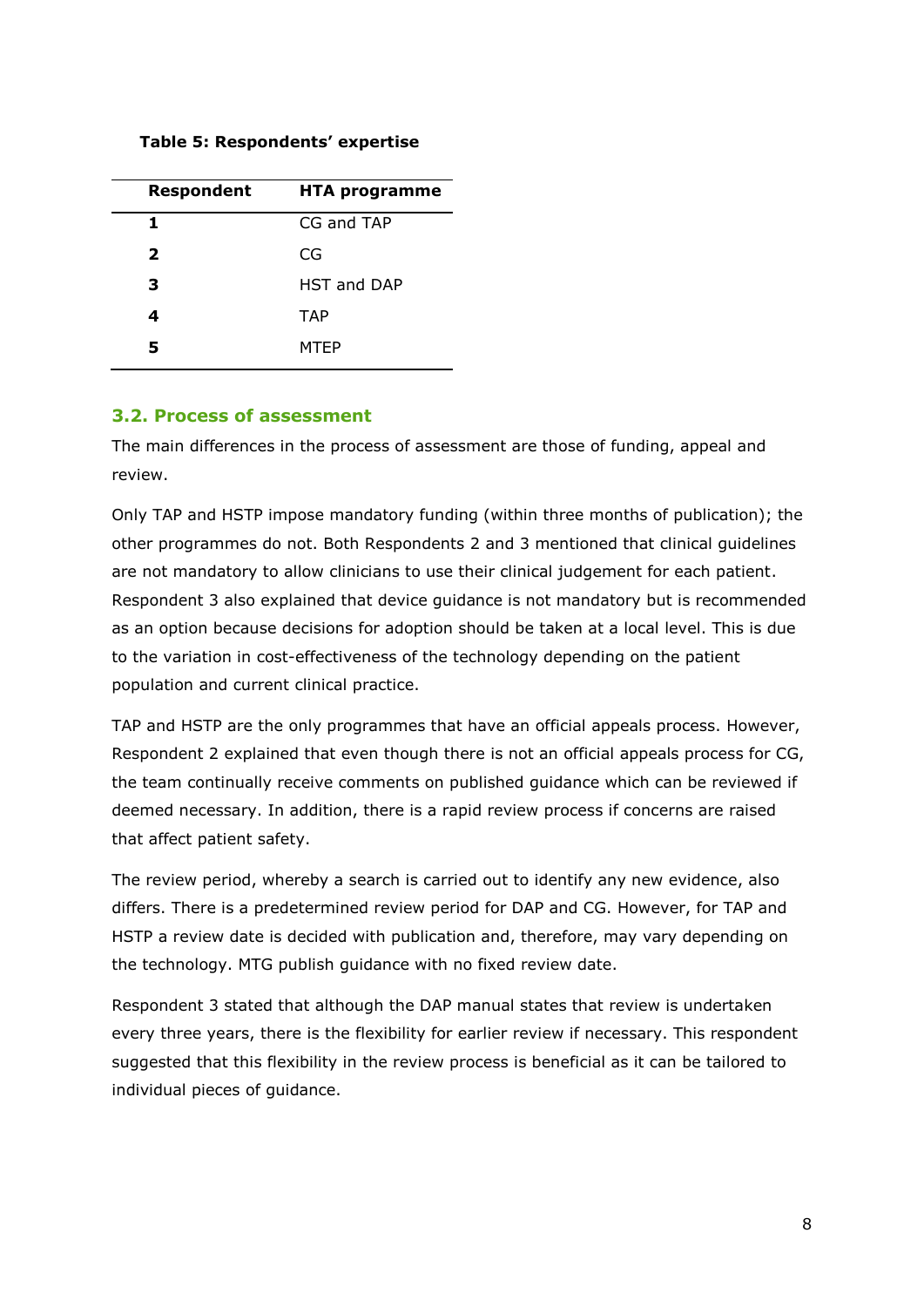Respondent 4 revealed that the default review period for TAP is usually three years. However, if it is known that new evidence will be available earlier then there is flexibility for the committee to decide on an earlier review period.

With respect to CG, Respondent 2 stated that there is difficulty in knowing what NICE can manage internally and determining the balance between the practicalities of the review process and keeping guidance up to date. CG have to be more responsive as new evidence becomes available at different rates for the multiple questions addressed within a guideline. This interviewee also mentioned there could be a possibility of introducing 'live' guidelines in the future, which involve constant reviews linked to registry data and literature.

Respondent 5 confirmed that there is currently no review process for MTG, but that this has been revisited and an update is soon to be published. The respondent also mentioned that such a review process for devices is likely to cause difficulties due to iterations made to devices that may change health outcomes and costs, plus the concern that prices often change over time.

#### **3.3. Methods of evaluation**

Methods of evaluation vary significantly across the different programmes.

Firstly, reference cases have been developed for TAP, DAP and CG, but not for MTG and HSTP. The reference case specifies the methods for analysis of the health technology, and is primarily used for economic analysis to improve transparency and consistency.

Respondent 1 explained that because TAP, DAP and CG use a cost-effectiveness threshold, these programmes need to be prescriptive.

In addition, Respondent 1 suggested that HSTP requires a more flexible approach; therefore a reference case may not be appropriate. This was confirmed by Respondent 3, and extended to apply to MTG, where the available evidence differs greatly by product. Respondent 3 also noted that although the definitions of a reference case for HSTP are formally absent they are still implied, partly due to the cross-over of staff between TAP and HSTP.

All programmes carry out economic analysis except for HSTP. However, the type of economic analysis undertaken varies. TAP, DAP and CG carry out cost-utility analysis (CUA), where health benefits are valued in quality-adjusted life years (QALYs), whereas MTG carries out cost-consequence analysis (CCA), in which health benefits are generally valued through a relevant clinical outcome or natural unit (for example falls avoided).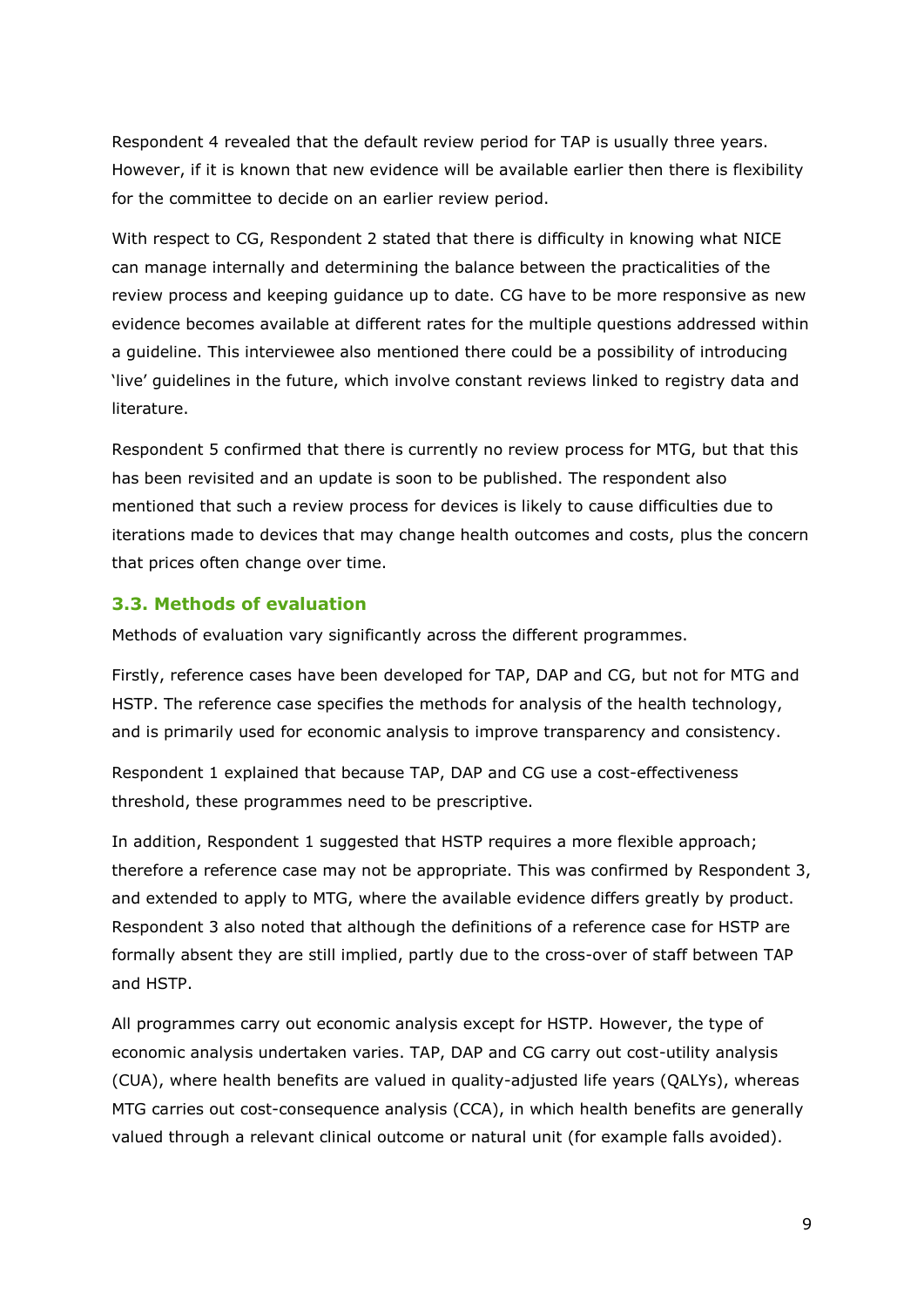Respondent 1 explained that many companies in the device industry are small and cannot afford to carry out large clinical trials. Moreover, the nature of devices and their implementation can sometimes impede randomised controlled trials. Consequently the evidence base is often not compatible with a CUA approach. Furthermore, CCA may be important to incorporate metrics for non-health outcomes that are particularly relevant for devices and their implementation. Respondent 4 stated that MTG carries out CCA as any device found to require CUA is routed to TAP. The respondent also suggested that cost-effectiveness is not estimated for HSTP because there is a reluctance to apply a threshold for rare technologies.

Although HSTP does not undertake CUA it accounts for what is termed 'value for money'. This is defined as incorporating productive, technical, and allocative efficiency. However, it is not obvious what this means in practice. Respondent 3 agreed that this is not clear and is in need of clarification. Currently, the committee has to make a judgement on what it believes is value for money. The respondent added that this is being reviewed.

#### **3.4. Appraisal of the evidence**

The two main differences in criteria of appraising the evidence are the consideration of budget impact and infrastructure requirements.

Although the budget impact of a new technology is estimated for all programmes during the assessment process, it is only stated to be taken into consideration in decision making for HSTP. The manuals for both TAP and DAP mention that although the budget impact is not taken into consideration in decision making, the greater the impact the more certain the committee should be of the technology's cost-effectiveness (NICE 2011c, NICE 2013b).

Respondent 4 stated that implementation is not within NICE's remit and therefore guidance would be recommended regardless of the budget impact on the NHS. The respondent added that it could be possible to defer funding, but that this had not been actioned on the grounds of budget impact before.

Both Respondent 1 and 3 mentioned that HSTP takes budget impact into account because funding for these technologies comes from the NHS England Specialised Services budget. Respondent 1 added that as the technology is often a lot more expensive, there can be a large budget impact even though the technology only serves a small population. It was also suggested that there are different criteria for HSTP as the technologies are very unlikely to be cost-effective at the normal threshold.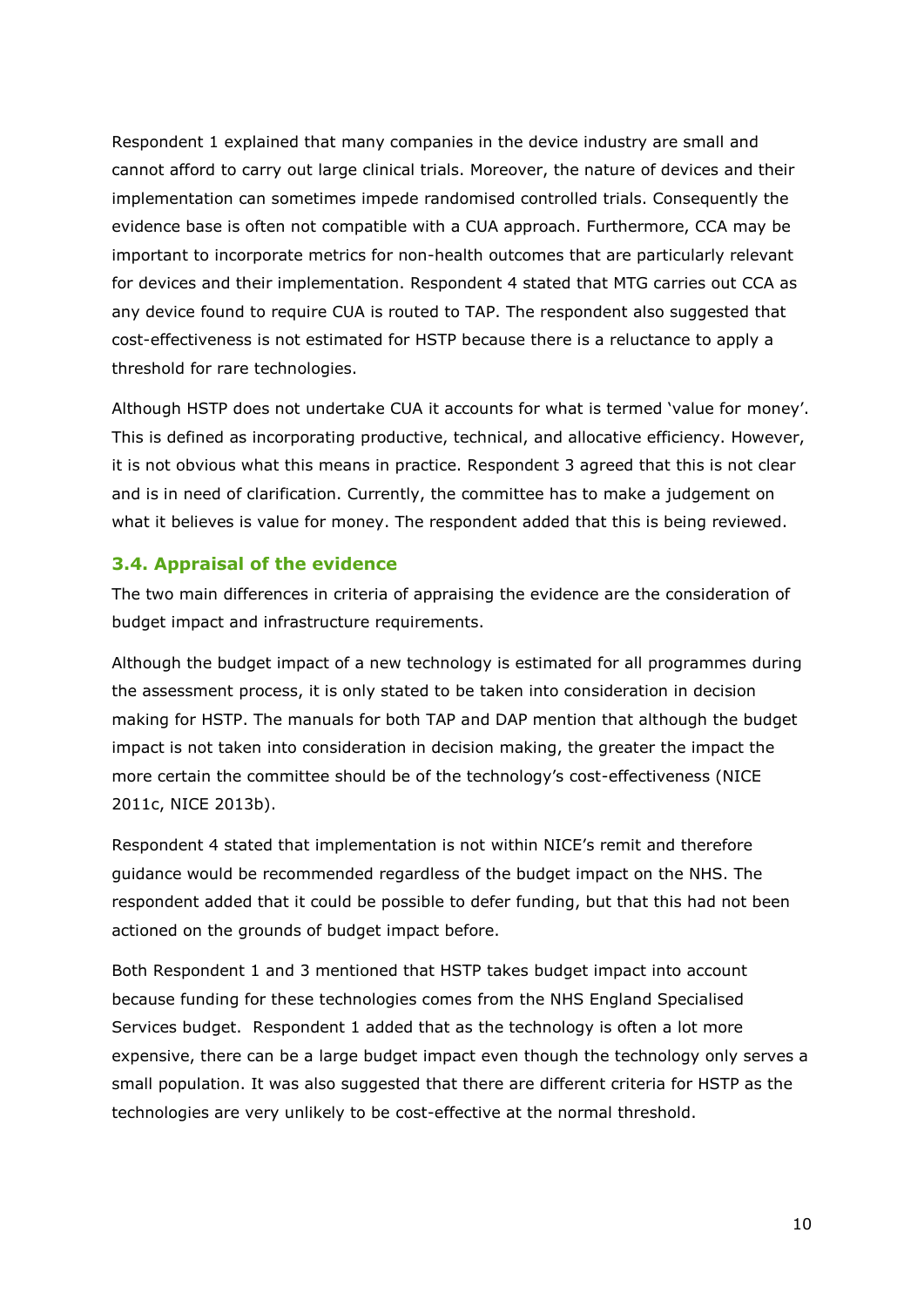Respondent 5 revealed that budget impact may be considered as additional information in recommendations in the next update of the manuals. This would highlight the extent of savings that the technology would bring to the NHS if it were to be used as standard practice.

## **4. Discussion**

-

The vast majority of recommendations and guidance produced by NICE are to be delivered within the budget allocated to the NHS (key exceptions include public health and social care guidelines). Consequently, it is important that the way NICE produce guidance is consistent: inconsistencies and misalignment between guidance processes and methods that are not fully justified could potentially represent a substantial source of inefficiency for the NHS.

The efficient allocation of resources is that which "maximises the achievement of whatever objective we are setting" (Knapp, 1984, pp. 10). Therefore, in order to determine whether or not NICE's HTA processes are promoting efficiency, we must consider what the objectives are. Two potentially conflicting 'objectives' are highlighted by NICE: the first is to maximise the health of the population. An extra-welfarist approach (i.e. QALY maximisation) is taken to achieve this. This approach is consistent with the ethical theory of utilitarianism, which is concerned with maximising utility (see Dolan, 2001). The second objective is to ensure that resources are distributed to allow a "fair share of the opportunities available" (NICE, 2008, pp.9). This is consistent with an egalitarian approach. NICE state that they "do not subscribe fully to either approach" (NICE, 2008, pp.9) and incorporate both of these objectives into their decision making.

The utilitarian approach is considered when economic evaluation uses cost-utility analysis. The generic measure of health benefit preferred by NICE is the QALY. The incremental cost-effectiveness ratio (ICER) ('cost per QALY gained') is equal to the  $interceptation$  cost of the new technology divided by the incremental QALY increase. NICE state a "maximum acceptable ICER of £20,000–£30,000 per QALY gained" (NICE, 2013b, pp.54) when evaluating technologies.

The egalitarian approach is also considered when recommendations are made with respect to reducing health inequalities (NICE, 2008).

Therefore, two definitions of efficiency will be examined in this discussion; the first with the utilitarian aim of maximising QALYs for the whole population, and the second, with

<sup>&</sup>lt;sup>1</sup> 'Incremental' refers to the difference between the technology under evaluation and a comparator.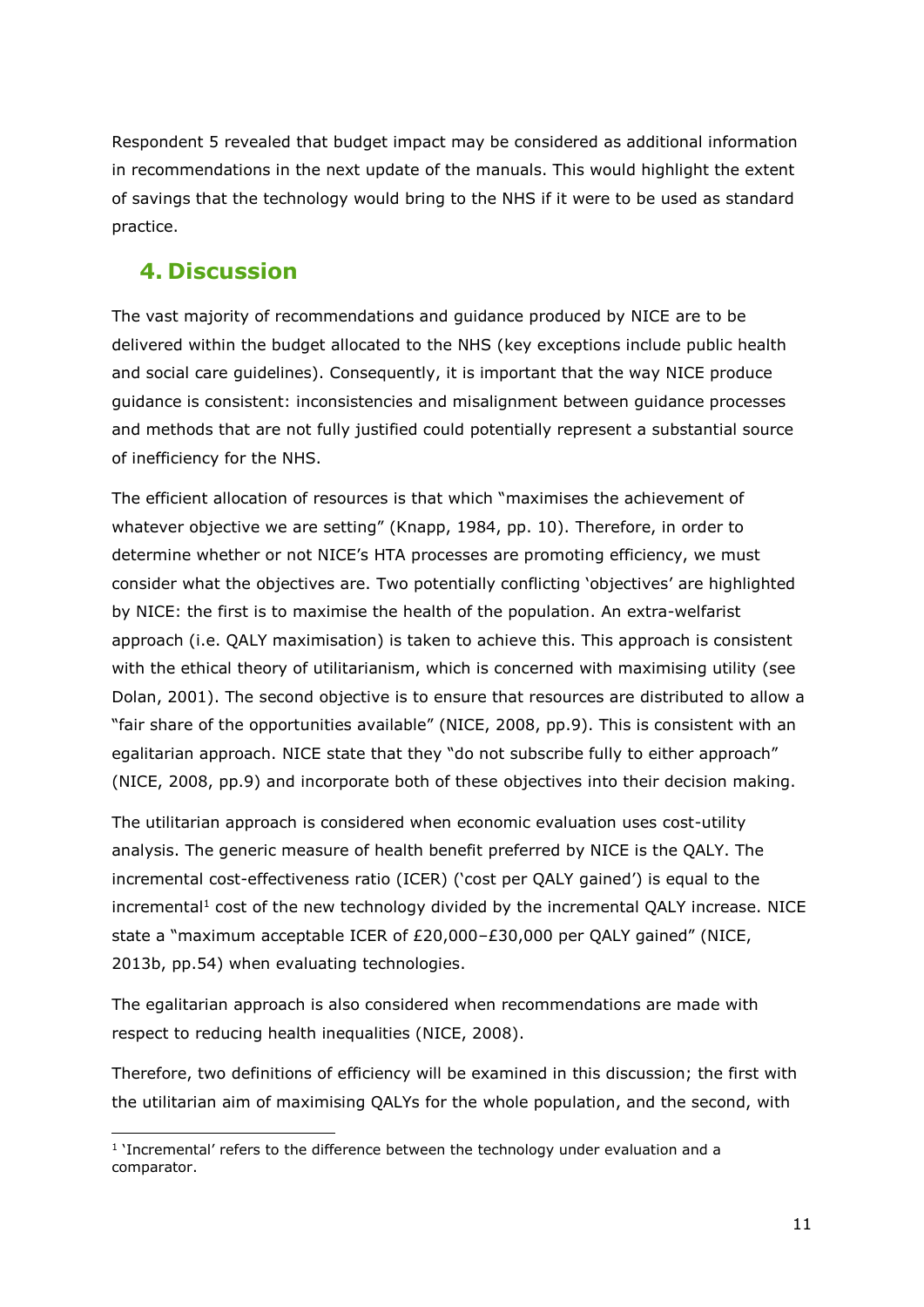an egalitarian aim to ensure "an adequate [...] level of healthcare" (NICE, 2008, pp.9) for all. For the purpose of the utilitarian definition, it will be assumed that any technology with an ICER above £30,000 per QALY is not cost-effective, and therefore represents inefficient use of resources.

The first topic where there are potential efficiency implications with respect to the first definition of efficiency (QALY maximisation) is in the methods used for economic evaluation; firstly with respect to carrying out different types of economic evaluation, and secondly from not carrying out any economic evaluation at all.

The four programmes that carry out economic evaluation (TAP, DAP, MTG, CG) all conduct CUA except for MTG, which undertakes CCA. MTEP will route a device to be assessed under MTG if it is believed that it will be cost-saving with the same clinical benefit, or cost-neutral with a greater clinical benefit. However, if the technology is believed to be cost-incurring it is routed to TAP. Therefore, under MTG any recommendation of a device should theoretically lead to improvements in the allocation of resources, as the cost savings made from the introduction of such devices can be redirected to other areas that will contribute to maximising QALY gains.

However, when undertaking CCA, the health outcomes are not measured using QALYs, but vary according to the specific device. This may lead to difficulties if one device shows equivalence or dominance for one or more outcomes, but is inferior in others. To be consistent with measures of health effect across programmes and optimise efficiency according to the definition above, clinical equivalence or dominance would need to be assessed in terms of QALYs, as the device would be if it were routed to TAP. Although one would expect quality of life to move in the same direction as the chosen clinical outcome, this may not always be the case. For example, an invasive device may prove to be dominant for clinical outcomes compared to a non-invasive device, but be inferior when measuring benefit using QALY scores due to the invasive nature of the device having a detrimental impact on the patient's quality of life. However, there are many issues which have been raised in the literature explaining why it is difficult to provide robust evidence to support a TAP-style economic evaluation for a device. The main issues are those associated with a lack of evidence due to the difficulties with carrying out randomised controlled trials (RCTs), e.g. blinding the trial, accounting for the learning curve effect associated with using the device and the cost incurred by the company (Drummond et al 2009, Taylor & Iglesias 2009, Sorenson et al 2011, Kiristis 2013, Chapman, Taylor & Girling 2014, Green & Hutton 2014).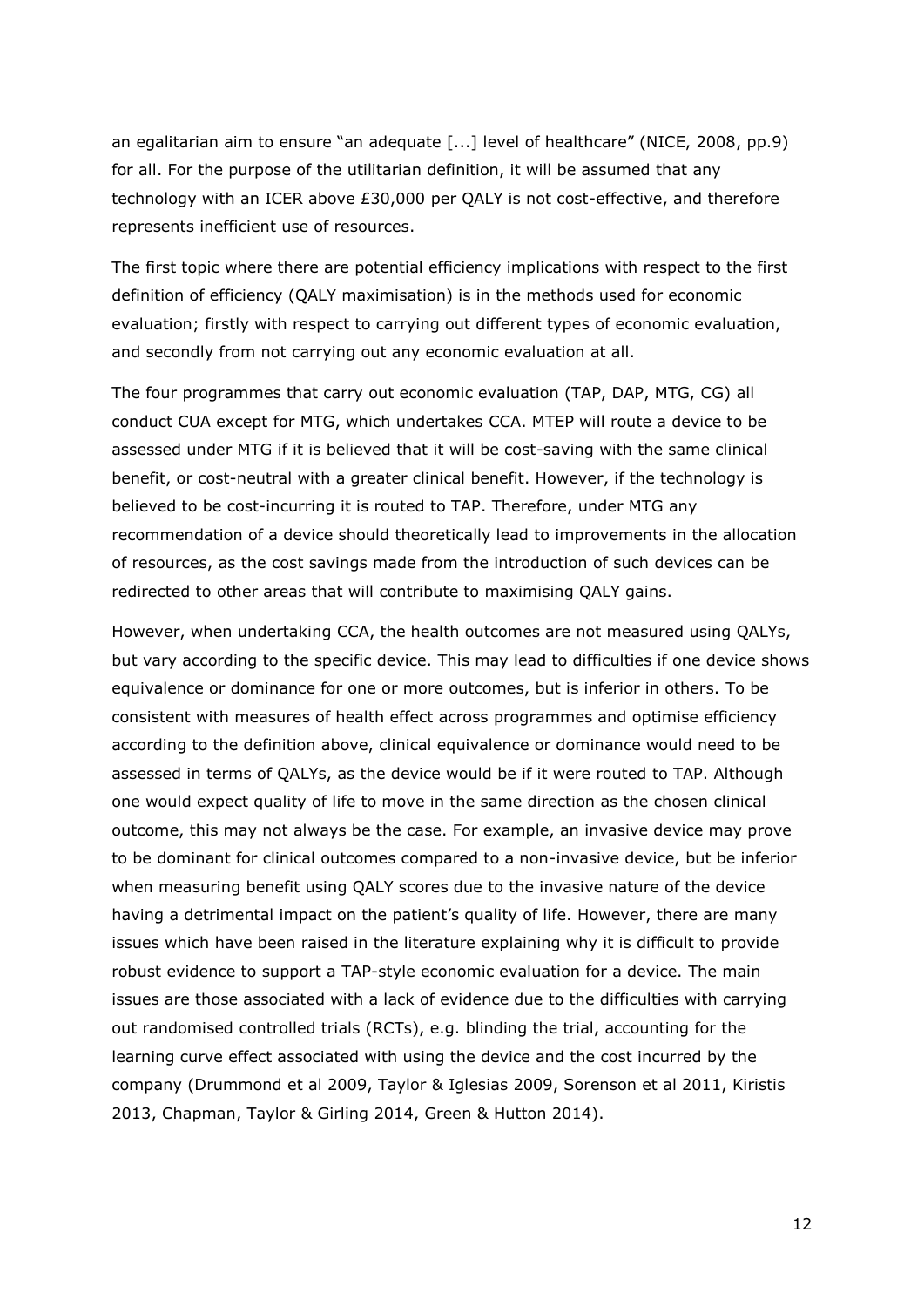HSTP, on the other hand, does not undertake any formal economic evaluation. This is likely to be because such technologies are rarely cost-effective at the conventional level. This is due to two main problems both related to the small population size. Firstly, it is impossible to carry out a controlled study on the effectiveness of a drug without significant uncertainty. Secondly, given the small market for drugs for rare diseases, pharmaceutical companies typically charge very high prices in order to recoup their research and development costs, and hence such drugs tend to be more expensive than drugs for common diseases (Drummond et al., 2007).

This demonstrates that recommendations made under this programme would lead to the inefficient allocation of resources under the utilitarian definition of efficiency and using NICE's maximum acceptable ICER. However, there could be an efficient allocation of resources under the egalitarian definition of efficiency if it is believed that such recommendations would lead to a 'fair' distribution of resources. The difficulty is in determining what society, as both funder and user of the NHS, determines as 'fair'.

Hughes, Tunnage & Yeo (2005) provide a comprehensive summary of the arguments. The first is that rarity should be taken into consideration on equality grounds as there is often no alternative treatment available for these conditions. The second is that it is not equitable to choose those with rare conditions over those with a common condition of equal severity. If in reality this means that a higher threshold is applied, then the opportunity cost of treating those with rare conditions is higher, implying that society must be willing to sacrifice QALYs from elsewhere to improve the health of those with very rare conditions. Studies to date do not suggest that society does value rarity (Desser et al. 2010, Linley & Hughes, 2013). However, NICE consulted the Citizens Council, 27 representatives of the general population brought together to inform NICE on different societal opinions, on the NHS paying higher prices for ultra-orphan diseases in 2004. Seven members did not believe that premium prices should be paid, whereas 20 members decided that paying premium prices was sometimes, or always, justified (NICE Citizens Council, 2004). The size of the premium that would be deemed acceptable is unknown. A similar scenario has previously been encountered for end-of-life drugs with ICERs greater than the threshold. In these circumstances NICE have developed supplementary advice for committees where they are to consider all of the potential benefits of the treatment which may not otherwise be included in the reference case. This often results in greater weight being given to the QALYs gained for these treatments. Again, although this may not maximise societal QALY gains and hence utilitarian efficiency, if this truly represents what society is willing to trade-off, resources could be efficiently allocated under an egalitarian definition.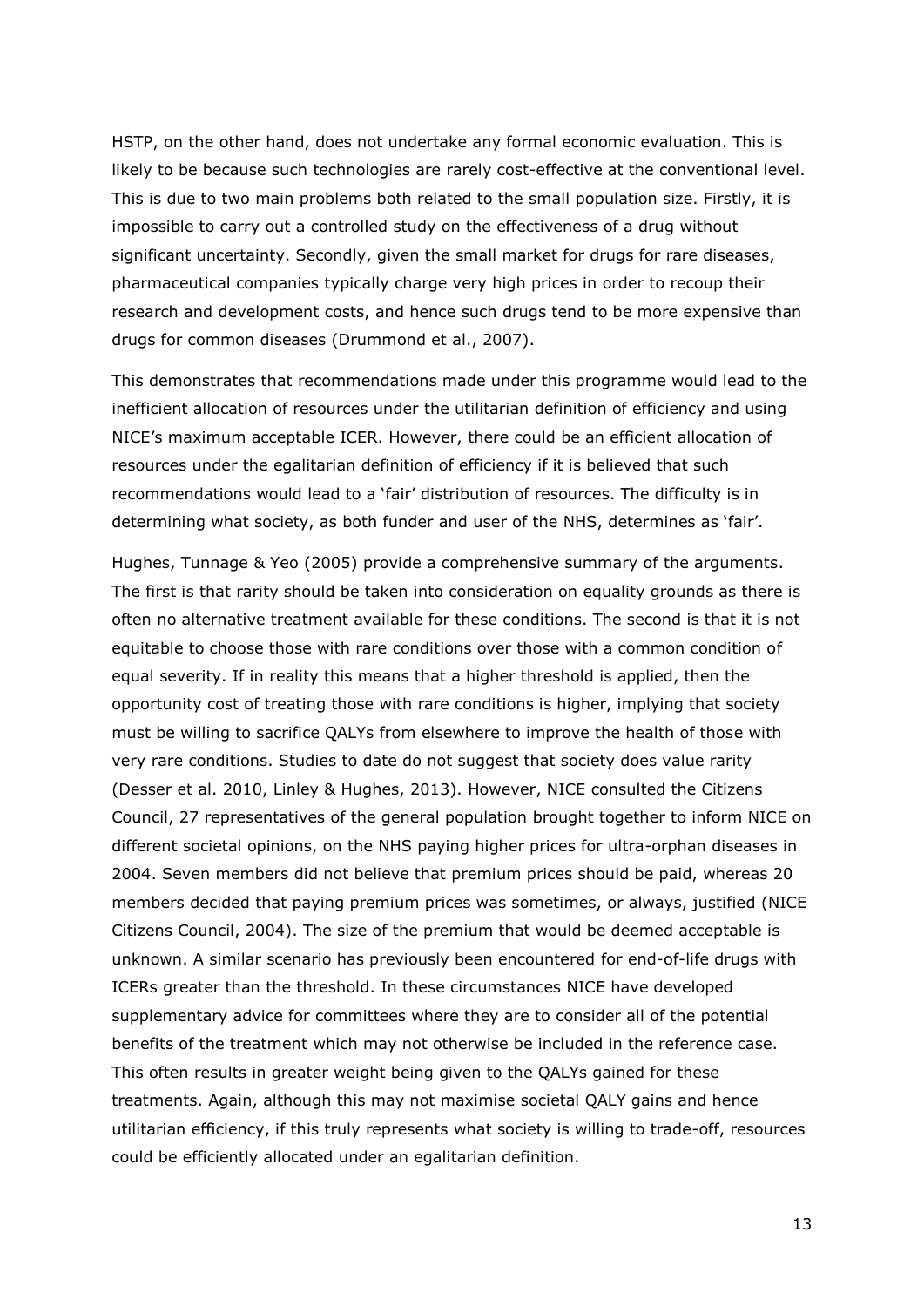Currently, two evaluations have been completed under HSTP, both of which have given positive recommendations. Given the nature of the conditions, the difficulties in obtaining sufficient evidence, and the struggle to develop firmer criteria to aid recommendation decisions, it appears unlikely that negative recommendations will be made for highly specialised technologies in the future. If this is the case, we question why such evaluation is currently undertaken and suggest that the resources currently used for evaluating orphan drugs could be allocated more efficiently elsewhere. For example, in France and Germany no formal economic evaluation is undertaken. Instead it is considered that additional clinical benefit is proven when marketing authorisation is granted, and if the annual budget associated with drug is below a certain threshold, the drug is reimbursed with no need for a formal evaluation. (Tordrup, Tzouma and Kanavos, 2014).

Another important area to explore is the potential efficiency implications for mandatory and non-mandatory funding for guidance. It was explained during the interviews that MTG and DAP do not impose mandatory funding because such decisions would be better made at a local level due to differences in practice and populations. Such considerations are important as resources will be allocated more efficiently if investment is made in the technologies that are most relevant for their local population. However, local decision makers are unlikely to have the capacity to undertake separate economic analysis for their individual regions and it is more likely that decisions are made in a 'business case' manner; primarily assessing costs and only marginally assessing outcomes (Appleby et al. 2009) and therefore such methods may not lead to the best allocation of resources.

Perhaps the more controversial issue that emerges with non-mandatory funding is that it is likely to result in different commissioning decisions across regions, leading to unequal access to technologies for patients across England and Wales.

A further topic for discussion is that of the review period set for the different programmes. It is important to note that there is support for flexibility in the review period for all of the HTA programmes when the release of new evidence is known at the point of publication. This is particularly beneficial if the new evidence finds that a technology is no longer cost-effective, as new guidance can be released early to avoid a continuation of an inefficient allocation of resources. As mentioned by one of the respondents during the interviews, it is also important to have a default review period to ensure that no evidence is missed.

This topic is particularly interesting for the MTG programme as devices evaluated under MTG do not currently have a process for being reviewed. This could be leading to the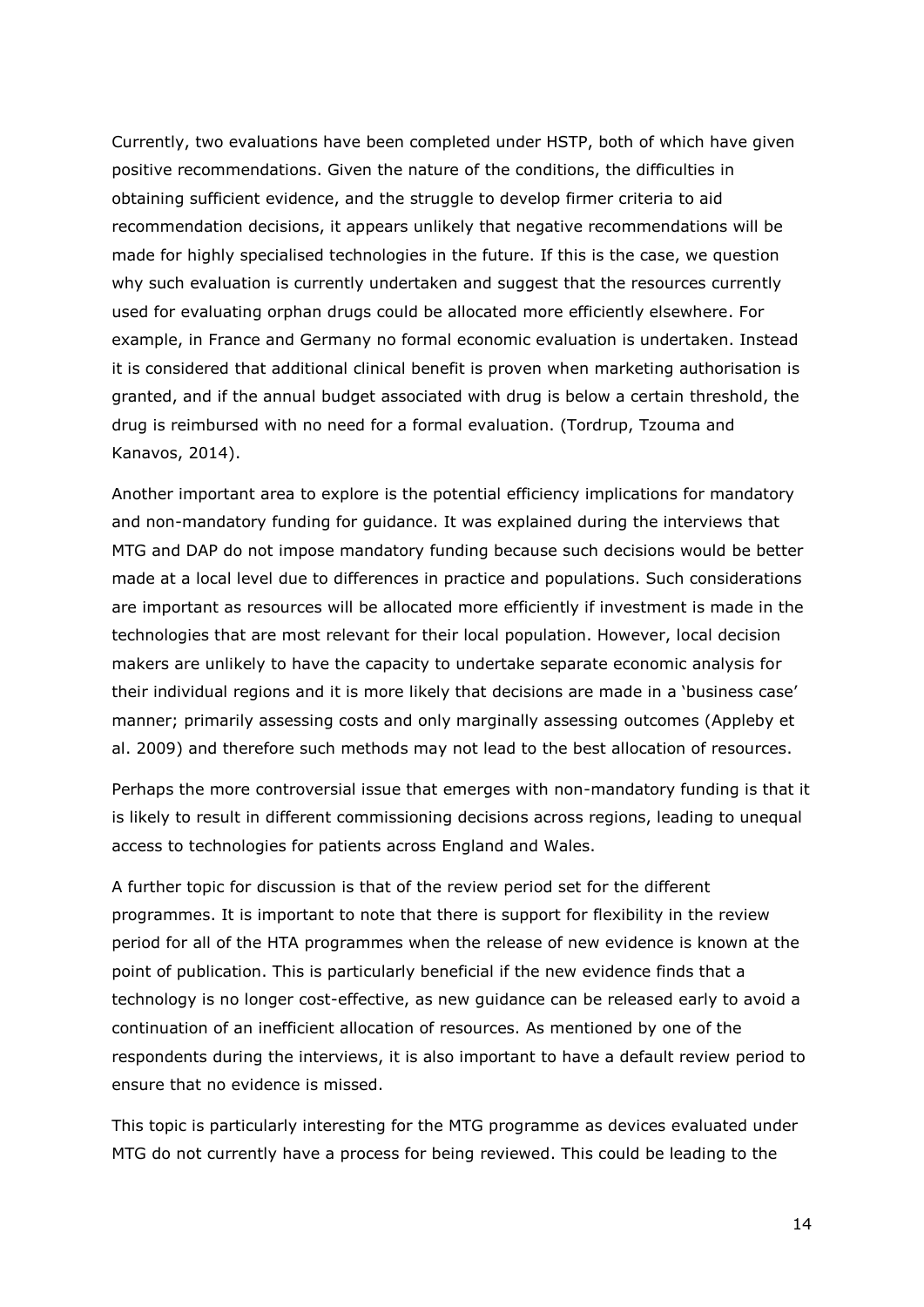misallocation of resources if device modification impacts its effectiveness and/or cost. There is particular concern relating to the changes in price of the device evaluated, as well as its comparators. Such price changes and their impact on cost-effectiveness would be discovered if the device were to have a fixed review period (as TAP does) and consequently the recommendation could be modified. Given the short lifetimes of medical devices, price changes are common and this may mean that MTGs (and the appropriateness of their recommendations) are soon outdated (Chapman, Taylor & Girling, 2014). This has occurred in practice with Ambu aScope2 where a newer updated version of the device (Ambu aScope3) was released during assessment. No official guidance was given for the updated version; however its price was mentioned in the costing statement for Ambu aScope2 for local decision makers to carry out their own evaluations (NICE, 2013d).

Importantly, during the interviews it was revealed that a review process may soon be introduced, which would ameliorate this effect. However, given the short lifetimes of medical devices and rapid technological developments, it will be impossible to avoid this problem completely.

Consideration of budget impact is not consistent between programmes: only HSTP explicitly takes budget impact into consideration. In practice, even if a new technology is cost-effective, given the constrained budget, it may not be affordable. The funding for highly specialised technologies comes from a smaller sub-section of the allocated budget for specialised services from NHS England. It is therefore likely to be more straightforward to determine the affordability of the new intervention as well as the services its implementation may displace.

Trueman (2001) argues that "..there is a role for both economic evaluation and budget impact analyses to independently inform healthcare decision-making" (Trueman, 2001, pp.610). Cookson et al. (2001) suggest that a "fixed growth budget for new technologies might be implemented […], within which NICE must prioritise its guidance" (Cookson et al., 2001, pp.744). This would involve ranking the guidance from the most to the least cost-effective and implementing the most cost-effective technologies first until the fixed budget is exhausted (Birch & Gafni, 2004). However, Birch & Gafni (2004) highlight that it may be possible that a combination of technologies that may not be deemed as costeffective at a given threshold could produce a greater number of QALYs than implementing one intervention that is deemed as cost-effective but exhausts nearly all of the budget and does not leave enough resources for an additional programme to be implemented. Overall, these authors demonstrate the great difficulty in considering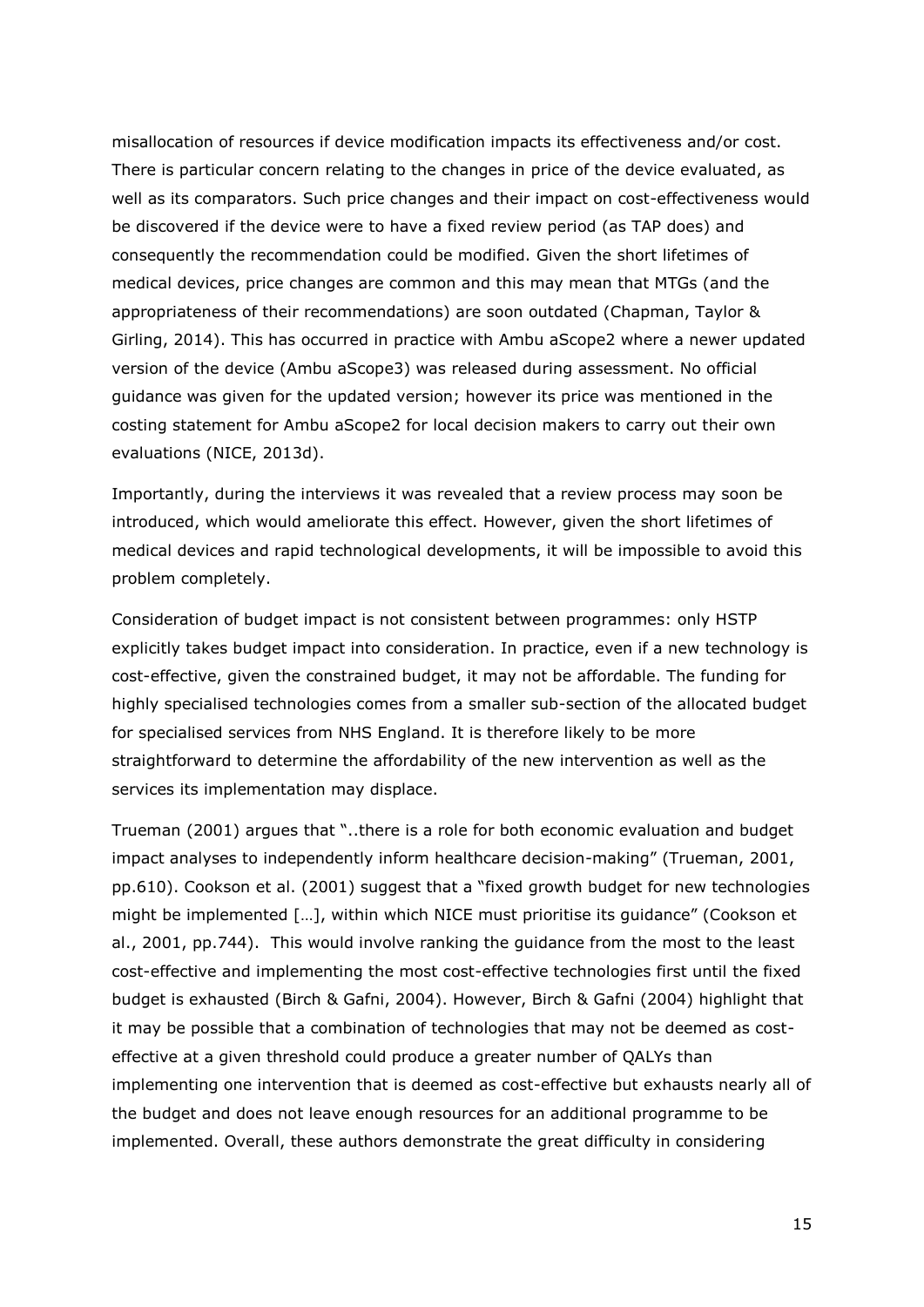budget impact, but also its importance for maximising health benefit. The challenge is determining how best to incorporate the two.

Finally, it must be noted that during the interviews it became clear that the new programmes which are generating many of these differences (HST and MTEP) were created to address the difficulties resulting from certain characteristics of the technologies they assess. It is also important to bear in mind that two further objectives of these programmes are to (1) ensure the HTA methods and processes are fit for purpose for those technologies and (2) to encourage research and innovation. Both programmes try to address the evidentiary standards that are practicable for devices and orphan drugs. In the case of HST, TA methodology could have been stifling innovation due to reduced incentives to industry to develop technologies that may not be deemed not cost-effective and consequently receive a negative recommendation. Once again this shows that, whilst there may be efficiency implications, society may still benefit overall, depending on the ethical standpoint which is adopted.

## **5. Conclusion**

Although several differences between these NICE HTA programmes have been found, there are justifications for many of these differences and how they have evolved is apparent, particularly in terms of making sure methods and processes are practicable and relevant to the value proposition of the health technology under consideration. It should also be noted that NICE have other programmes such as Public Health and Social Care guidance which have fallen outside the scope of this paper, but for which the differences in processes and methods of evaluation may be having a significant impact on resource allocation. Further research into the efficiency implications of these programmes is needed. Overall, it is difficult to determine whether the differences found in this paper are likely to have a significant impact on efficiency of NHS spending. This is largely due to how efficiency is defined. From a strict utilitarian view there are several potential areas of inefficiency, many of which are eliminated or reduced if an egalitarian view is taken. The challenge is finding the balance between these two ethical theories of efficiency, and thereby determining where, and the extent to which, society is willing to trade health gains between different people.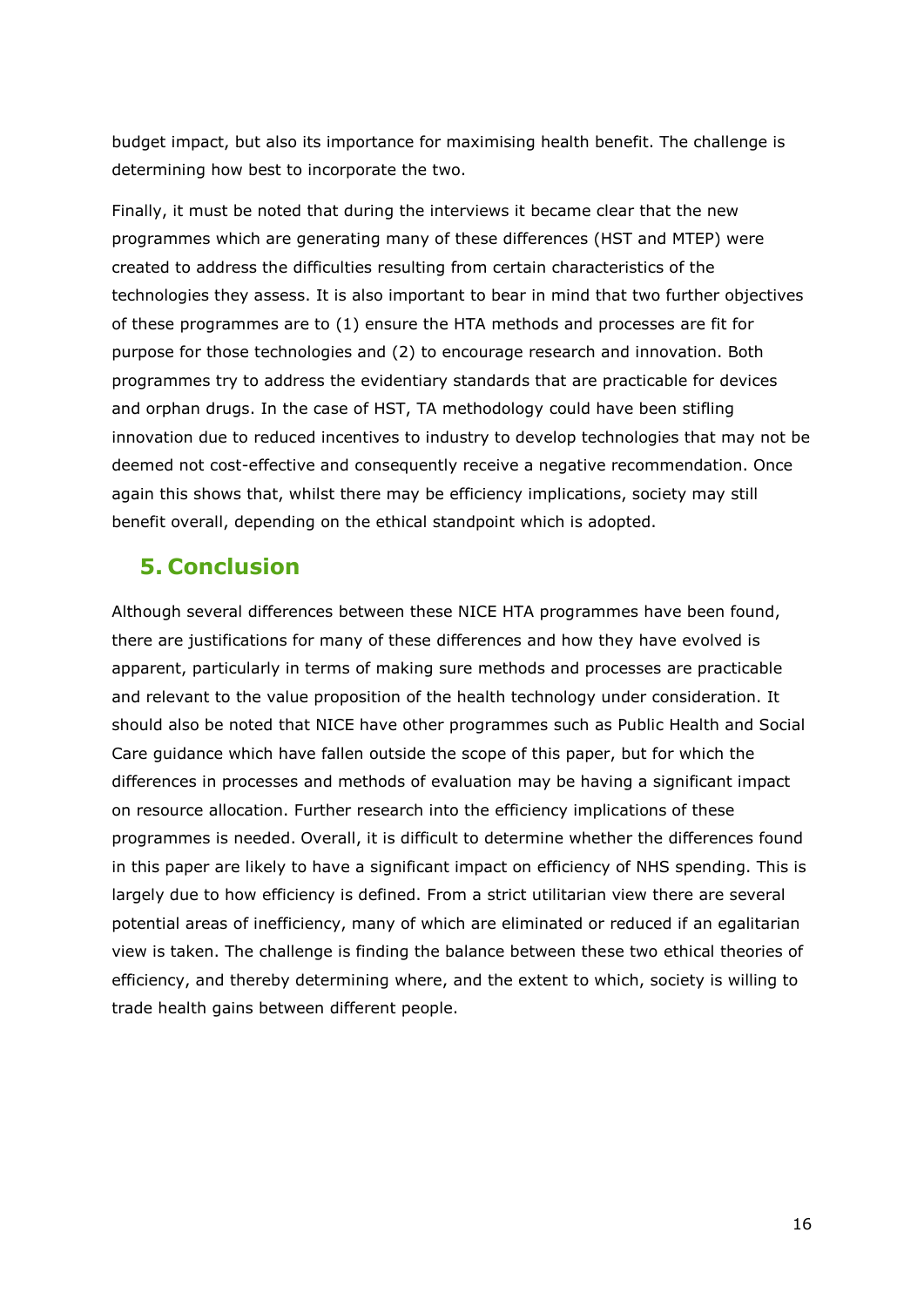## **References**

Appleby, J., Devlin, N. and Parkin D., 2007. NICE's cost-effectiveness threshold: How high should it be? *British Medical Journal*, 335:358-359.

Birch, S. and Gafni, A., 2004. The 'NICE' approach to technology assessment: An economics perspective. *Health Care Management Science*, 7, pp.35-41.

Cairns, J., 2006. Providing guidance to the NHS: The Scottish Medicines Consortium and the National Institute for Clinical Excellence compared. *Health Policy*, 76(2), pp.134-143.

Chalkidou, K., 2009. Comparative effectiveness review within the UK's National Institute for Health and Clinical Excellence. *The Commonwealth Fund*, 59, pp.1-12.

Chapman, A., Taylor, C. and Girling, A., 2014. Are the UK systems of innovation and evaluation of medical devices compatible? The role of NICE's Medical Technologies Evaluation Programme (MTEP). *Applied Health Economics and Health Policy*, 12 (4), pp.347-357.

Cookson, R., McDaid, D. and Maynard, A., 2001. Wrong SIGN, NICE mess: is national guidance distorting allocation of resources? *British Medical Journal*, 323, pp.743-745

Desser, A.S., Gyrd-Hansen, D., Olsen, J.A., Grepperud, S. and Kristiansen, I.S., 2010. Societal views on orphan drugs: cross sectional survey of Norwegians aged 40 to 67. *British Medical Journal*, 341, c4715.

Dolan, P., 2001. Utilitarianism and the measurement and aggregation of quality-adjusted life years. *Health Care Analysis*, 9, pp.65-76.

Drummond, M., Griffin, A. and Tarricone, R., 2009. Economic evaluation for devices and drugs – same or different? *Value in Health*, 12(4), pp.402-406.

Drummond, M., Wilson, D., Kanavos P., Ubel, P. and Rovira J., 2007. Assessing the economic challenges posed by orphan drugs. *International Journal of Technology Assessment in Health Care*, 23 (1), pp.36-42.

Green, W. and Hutton, J., 2014. Health technology assessments in England: an analysis of the NICE Medical Technologies Evaluation Programme. *European Journal of Health Economics*, 15, pp.449-452.

Hughes, D., Tunnage, B. and Yeo, S., 2005. Drugs for exceptionally rare diseases: do they deserve special status for funding? *QJM*, 98, pp.829-836.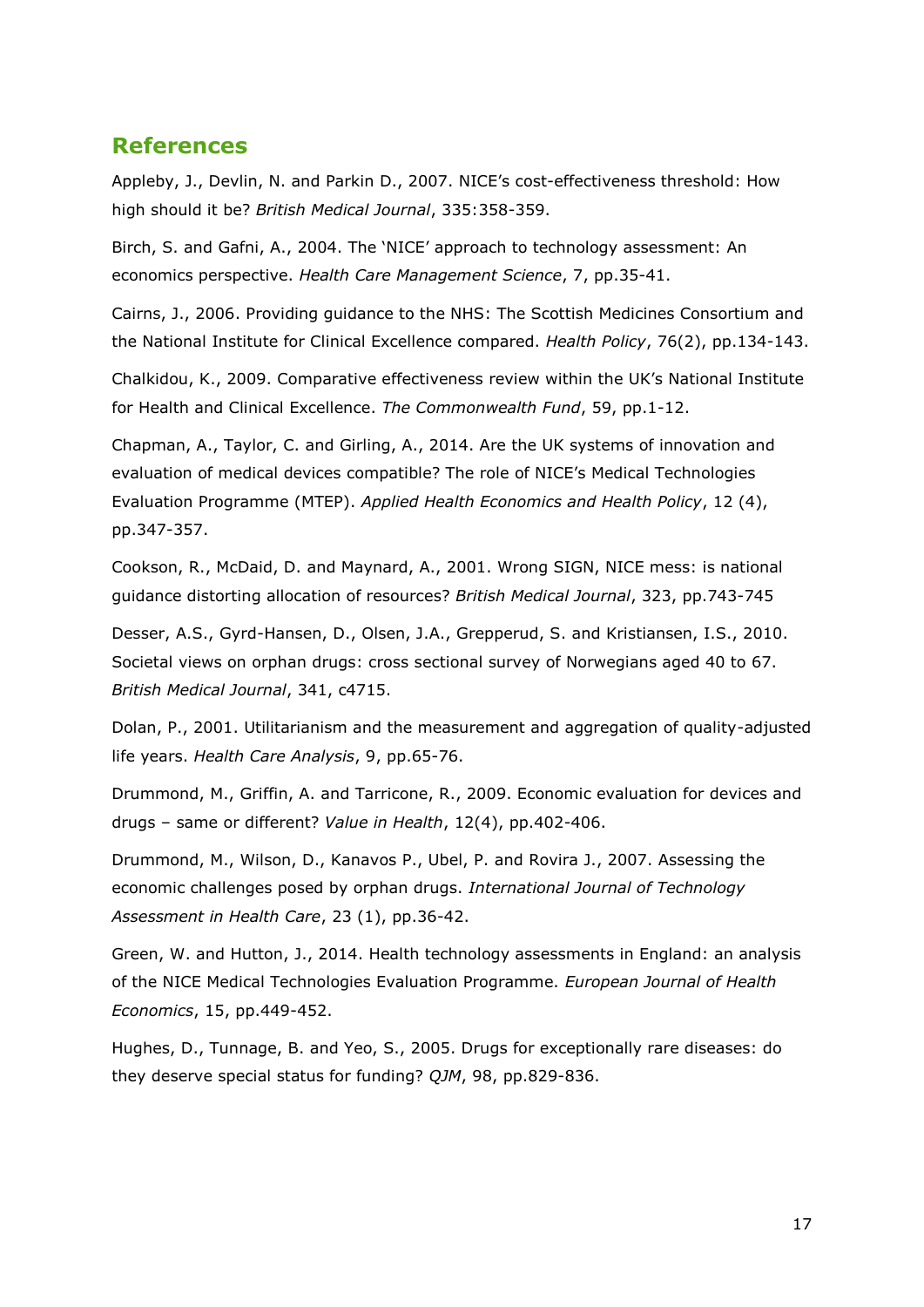Kanavos, P., Trueman, P. and Bosilevac, A., 2000. Can economics evaluation guidelines improve efficiency in resource allocation? *International Journal of Technology Assessment in Health Care*, 16(4), pp.1179-1192.

Kiristis, A. and Redekop, W., 2013. The economic evaluation of medical devices: challenges ahead. *Applied Health Economics and Health Policy*, 11(1), pp.15-26.

Knapp, M., 1984. *The economics of social care*. Hampshire: Macmillan Publishers Ltd.

Linley, W.G. and Hughes, D.A., 2013. Societal views on NICE, cancer drugs fund and value-based pricing criteria for prioritising medicines: a cross sectional survey of 4118 adults in Great Britain. *Health Economics*, 22, pp.948–964.

NICE, 2004. *NICE Citizens Council Report: Ultra orphan drugs*. London: National Institute of Clinical Excellence.

NICE, 2008. *Social Value Judgements: Principles for the development of NICE guidance. Second Edition*. London: National Institute of Health and Clinical Excellence.

NICE, 2009a. *Interventional Procedures Programme: Process guide.* London: National Institute of Health and Clinical Excellence.

NICE, 2009b. *Interventional Procedures Programme: Methods guide*. London: National Institute of Health and Clinical Excellence

NICE, 2011a. *Medical Technologies Evaluation Programme: Process guide.* London: National Institute of Health and Clinical Excellence.

NICE, 2011b. *Medical Technologies Evaluation Programme: Methods guide*. London: National Institute of Health and Clinical Excellence.

NICE, 2011c. *Diagnostics Assessment Programme Manual*. London: National Institute of Health and Clinical Excellence.

NICE, 2011d† . *Interim Addendum to the Diagnostics Assessment Programme Manual: Access proposals from the sponsors of diagnostic technologies*. London: National Institute of Health and Clinical Excellence.

NICE, 2011e† . *Interim addendum to replace existing section 9: Guidance reviews, in DAP programme manual*. London: National Institute of Health and Clinical Excellence.

NICE, 2013a. *Guide to the processes of technology appraisal: Process and methods guide*. London: National Institute of Health and Care Excellence.

-

 $<sup>†</sup>$ Date unknown; addendum to 2011 manual.</sup>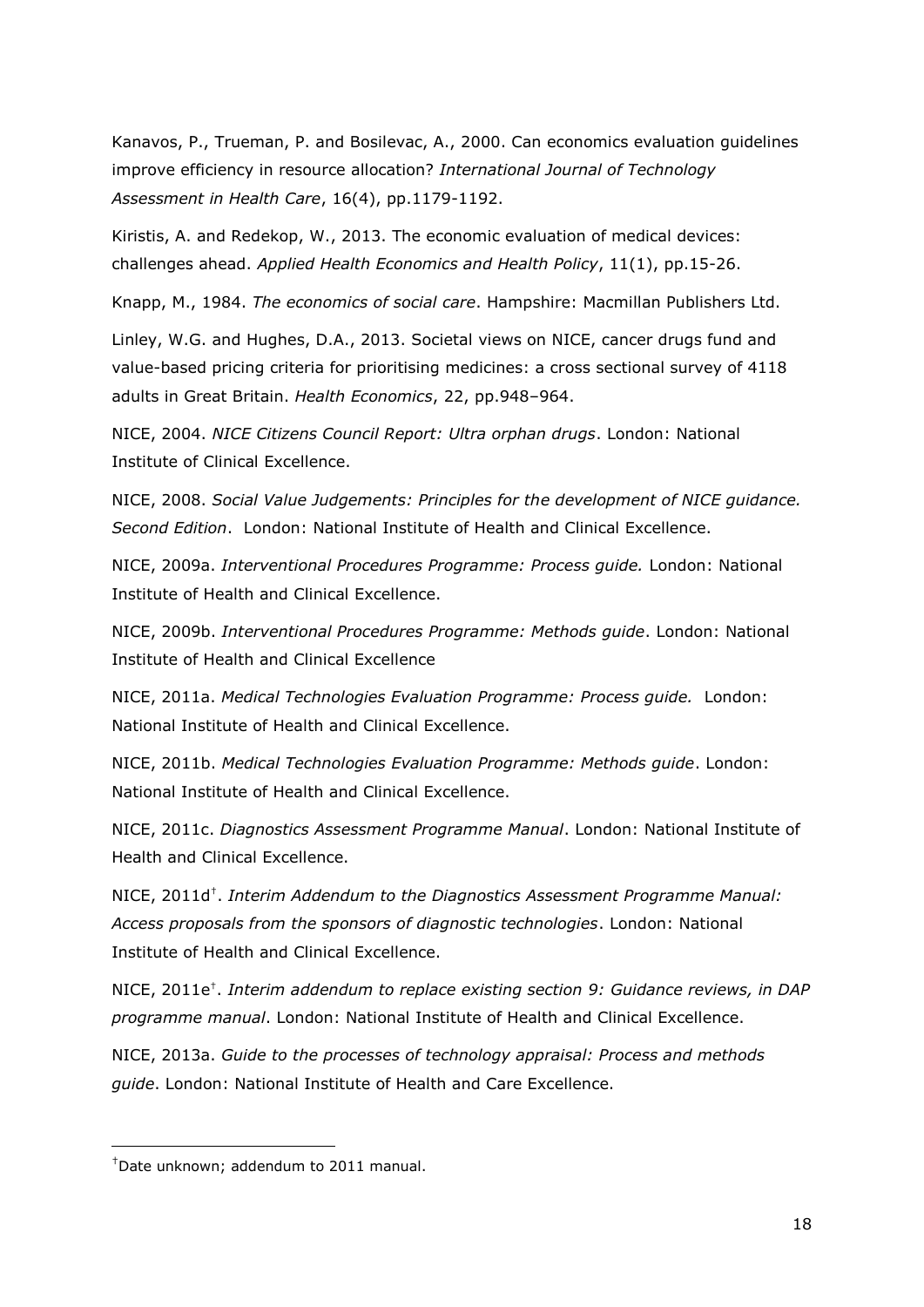NICE, 2013b. *Guide to the methods of technology appraisal 2013: Process and methods guides*. London: National Institute of Health and Care Excellence.

NICE, 2013c*. Interim Process and Methods of the Highly Specialised Technologies Programme*. London: National Institute of Health and Care Excellence

NICE, 2013d. *Costing statement: Ambu aScope2 for use in unexpected difficult airways.* London: National Institute for Health and Care Excellence.

NICE, 2014. NICE highly specialised technologies guidance. Webpage available at https://www.nice.org.uk/about/what-we-do/our-programmes/nice-guidance/nice-highlyspecialised-technologies-guidance [Accessed April 2016].

NICE, 2015a. *Developing NICE guidelines: the manual*. Process and methods guide. London: National Institute of Health and Care Excellence.

NICE, 2015b. *Developing NICE guidelines: the manual appendices A to I. Process and methods guide.* London: National Institute of Health and Care Excellence.

NICE, 2015c. *Developing NICE guidelines: the manual appendix H. Process and methods guide*. London: National Institute of Health and Care Excellence.

Office of Fair Trading, 2007. *Annexe B: Review of NICE, SMC, and AWMSG*. London: Office of Fair Trading.

Schwarzer, R. and Siebert, U., 2009. Methods, procedures, and contextual characteristics of health technology assessment and health policy decision making: Comparison of health technology assessment agencies in Germany, United Kingdom, France and Sweden. *International Journal of Technology Assessment in Health Care*, 25(3), pp.305-314.

Sorenson, C., Tarricone, R., Siebert, M. and Drummond, M., 2011. *Applying health economics for policy decision making: do devices differ from drugs?* Europace, 13, Suppl 2, pp.ii54-ii8

Spinner, D., Birt, J., Walter, J., Bowman, L., Mauskopf, J., Drummond, M. and Copley-Merriman, C., 2013. Do different clinical evidence bases lead to discordant healthtechnology assessment decisions? An in-depth case series across three jurisdictions. *Clinicoeconomics and Outcomes Research*, 5, pp.69-85.

Stafinski, T., Menon, D., Philippon D. and McCabe, C., 2011. Health technology funding decision-making processes around the world. *Pharmacoeconomics*, 29(6), pp.475-495.

Taylor, R. and Iglesias C., 2009. Assessing the clinical and cost-effectiveness of medical devices and drugs – same or different? *Value in Health*, 12(4), pp.402-404.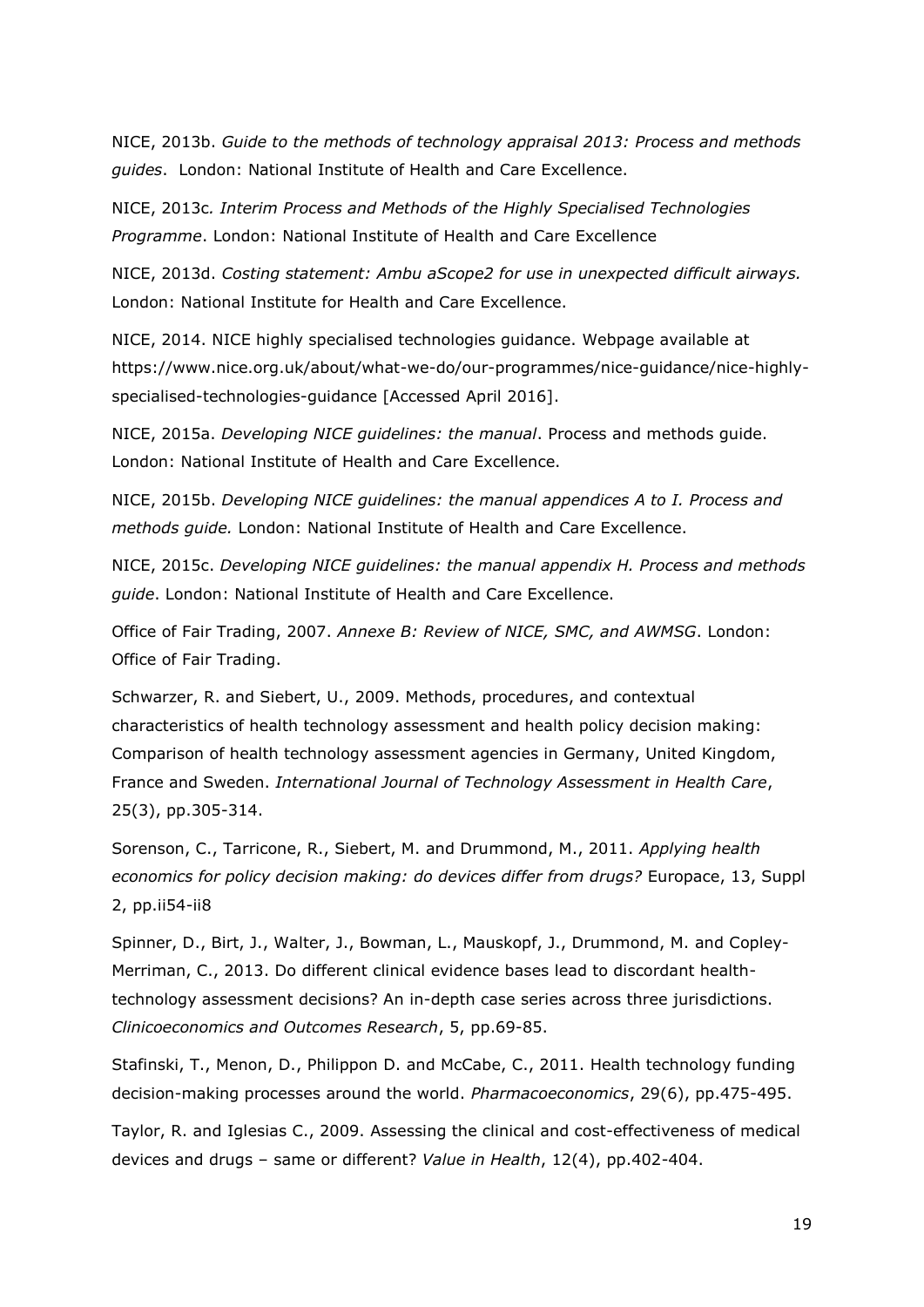Tordrup, D., Tzouma, V. and Kanavos, P., 2014. Orphan drug considerations in health technology assessment in eight European countries. *Rare Diseases and Orphan Drugs: An International Journal of Public Health*, 1(3), pp.83-97.

Trueman, P., Drummond, M. and Hutton, J., 2001. Developing guidance for budget impact analysis. *Pharmacoeconomics*, 19 (6), pp.609-621.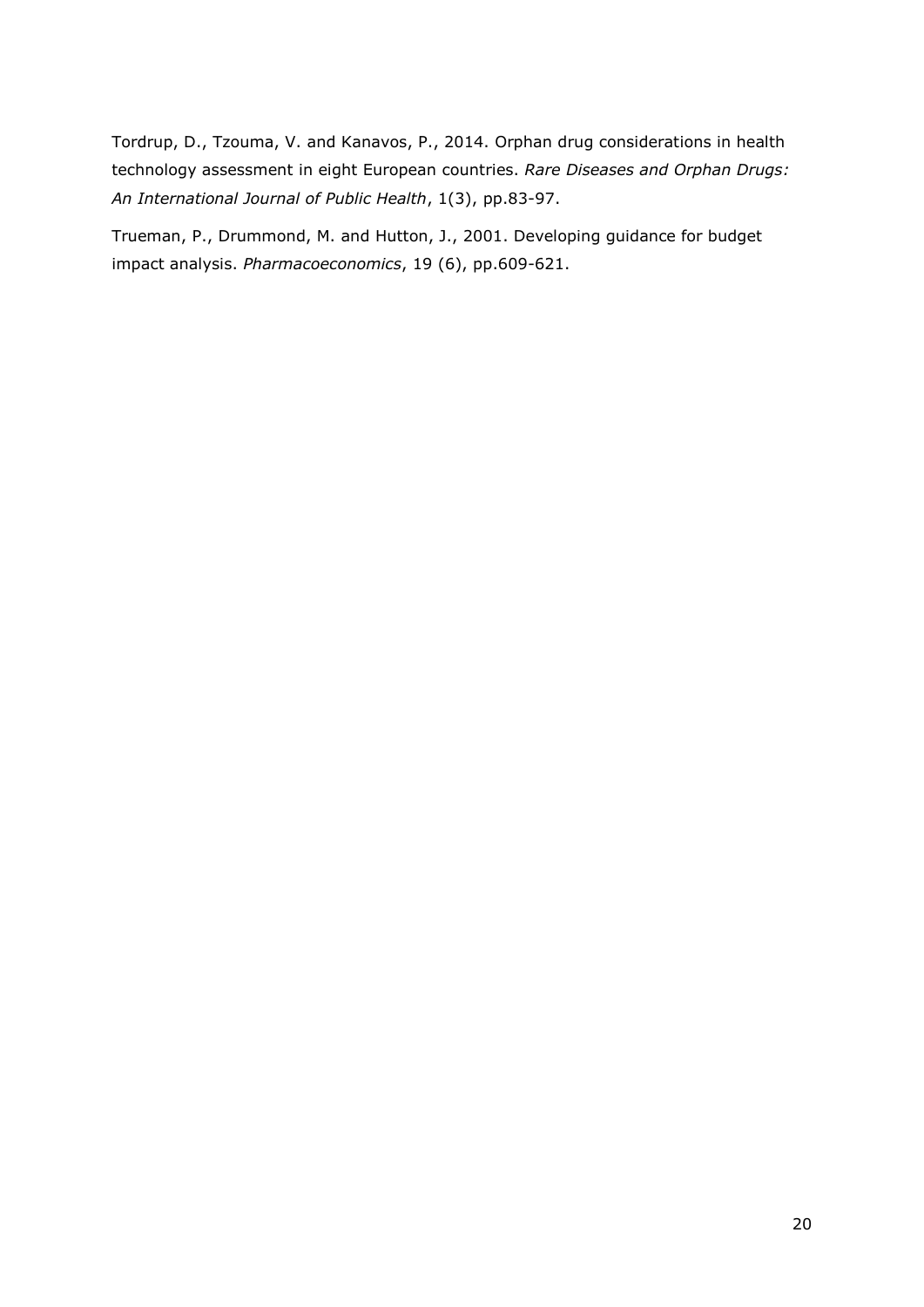## **Appendix: Detailed results tables**

## **Table A1: Remit and Scope**

|                              | <b>Technology</b><br><b>Appraisal</b><br><b>Programme</b>                                                                                                                                                                                      | <b>Medical</b><br><b>Technologies</b><br><b>Guidance</b>                                                                                                                                                                                                    | <b>Diagnostics</b><br><b>Assessment</b><br><b>Programme</b>                                                                                                                                                                                                                                                                                                               | <b>Highly Specialised</b><br><b>Technology</b><br><b>Programme</b>                                                                           | <b>Clinical</b><br><b>Guidelines</b>                                                                                                                                               |
|------------------------------|------------------------------------------------------------------------------------------------------------------------------------------------------------------------------------------------------------------------------------------------|-------------------------------------------------------------------------------------------------------------------------------------------------------------------------------------------------------------------------------------------------------------|---------------------------------------------------------------------------------------------------------------------------------------------------------------------------------------------------------------------------------------------------------------------------------------------------------------------------------------------------------------------------|----------------------------------------------------------------------------------------------------------------------------------------------|------------------------------------------------------------------------------------------------------------------------------------------------------------------------------------|
| <b>REMIT</b>                 |                                                                                                                                                                                                                                                |                                                                                                                                                                                                                                                             |                                                                                                                                                                                                                                                                                                                                                                           |                                                                                                                                              |                                                                                                                                                                                    |
| <b>What is</b><br>appraised? | Medicinal products;<br>Medical devices;<br>Diagnostic<br>techniques;<br>Surgical procedures<br>or other therapeutic<br>techniques;<br>Therapeutic<br>technologies other<br>than medicinal<br>products;<br>Systems of care;<br>Screening tools. | Medical devices;<br>Active medical<br>devices;<br>Active implantable<br>medical devices;<br>In vitro diagnostic<br>medical devices;<br>Genetic tests covered<br>provided have medical<br>purpose and fall within<br>scope of Council<br>Directive 98/79/EC. | Medical technologies;<br>Diagnostic<br>technologies that<br>have the potential to<br>improve health<br>outcomes but whose<br>introduction is likely<br>to be associated with<br>an increase in cost;<br>Diagnostic tests;<br>Genetic tests are<br>covered provided<br>they have a medical<br>purpose and fall<br>within scope of<br><b>Council Directive</b><br>98/79/EC. | Drugs for very rare<br>conditions.                                                                                                           | Care and services<br>suitable for most<br>people with specific<br>condition/need;<br>Care and service<br>suitable for<br>particular<br>populations in<br>certain<br>circumstances. |
| <b>Notification</b>          | National Institute for<br><b>Health Research</b><br>Horizon Scanning<br>Centre;<br>Formal referral by<br>the Secretary of<br>State for Health<br>before appraisal.                                                                             | Product sponsors;<br>National Institute for<br><b>Health Research</b><br>Horizon Scanning<br>Centre.                                                                                                                                                        | Product sponsors;<br>Suggested by<br><b>National Clinical</b><br>Directors, Royal<br>Colleges, professional<br>or expert bodies,<br>national screening<br>programmes.                                                                                                                                                                                                     | National Institute<br>for Health Research<br>Horizon Scanning<br>Centre;<br>Referred to NICE by<br>the DH and NHS<br>Commissioning<br>Board. | Topic selection<br>oversight group.                                                                                                                                                |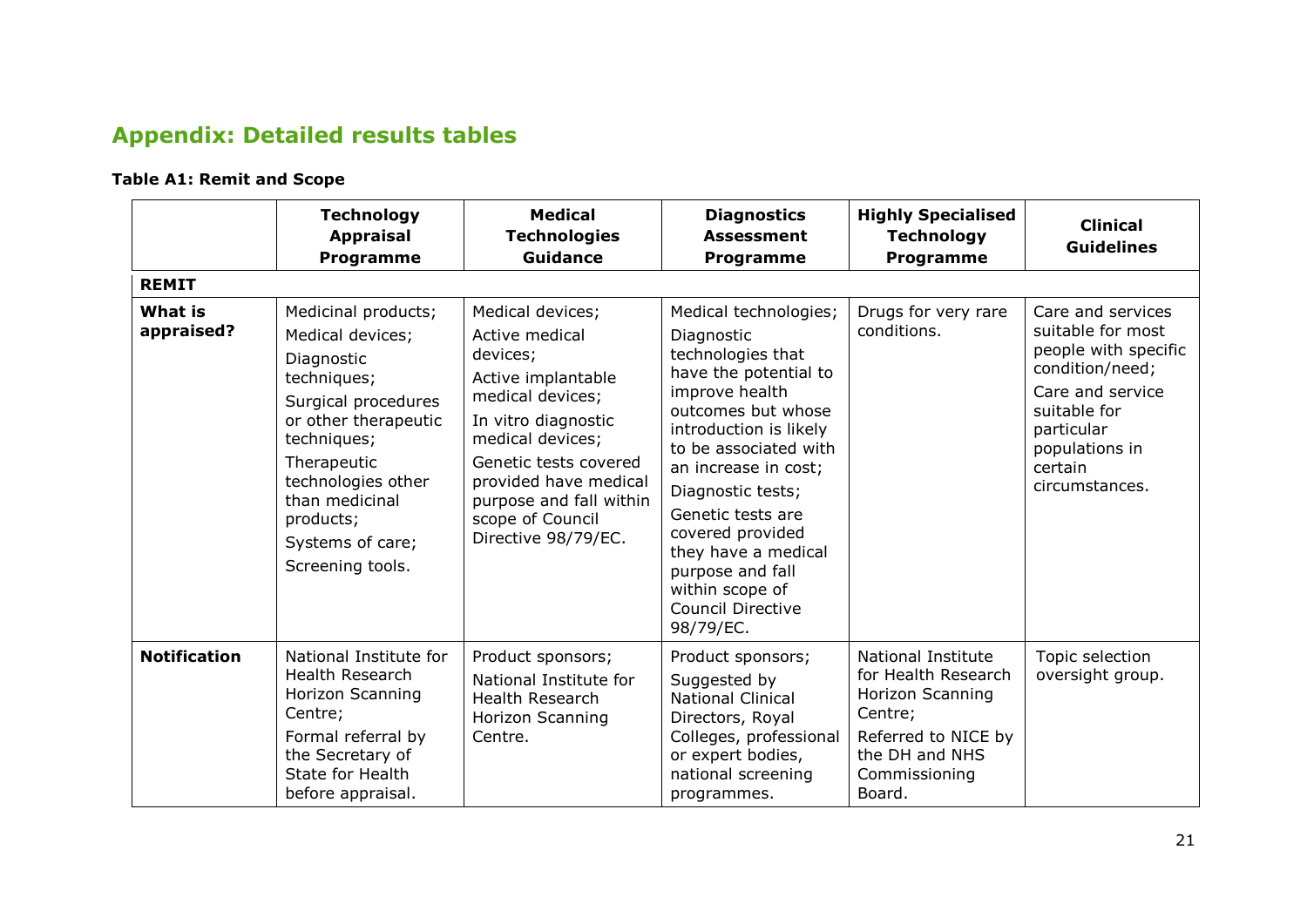|                       | <b>Technology</b><br><b>Appraisal</b><br><b>Programme</b>                                                                                                                                                                                                                                                                                                                                                                                                                                | <b>Medical</b><br><b>Technologies</b><br>Guidance                                                                                                                                                                                                                                                                                                                                                                                                                                                                                                                    | <b>Diagnostics</b><br><b>Assessment</b><br>Programme                                                                                                                       | <b>Highly Specialised</b><br><b>Technology</b><br><b>Programme</b>                                                                                                                                                                             | <b>Clinical</b><br><b>Guidelines</b>                                                                                                                                                                                                                                                                                                                                                                                                                                      |
|-----------------------|------------------------------------------------------------------------------------------------------------------------------------------------------------------------------------------------------------------------------------------------------------------------------------------------------------------------------------------------------------------------------------------------------------------------------------------------------------------------------------------|----------------------------------------------------------------------------------------------------------------------------------------------------------------------------------------------------------------------------------------------------------------------------------------------------------------------------------------------------------------------------------------------------------------------------------------------------------------------------------------------------------------------------------------------------------------------|----------------------------------------------------------------------------------------------------------------------------------------------------------------------------|------------------------------------------------------------------------------------------------------------------------------------------------------------------------------------------------------------------------------------------------|---------------------------------------------------------------------------------------------------------------------------------------------------------------------------------------------------------------------------------------------------------------------------------------------------------------------------------------------------------------------------------------------------------------------------------------------------------------------------|
|                       |                                                                                                                                                                                                                                                                                                                                                                                                                                                                                          |                                                                                                                                                                                                                                                                                                                                                                                                                                                                                                                                                                      |                                                                                                                                                                            |                                                                                                                                                                                                                                                |                                                                                                                                                                                                                                                                                                                                                                                                                                                                           |
| Selection/<br>routing | Must have been<br>granted marketing<br>authorisation (or<br>equivalent) or there<br>are plans to receive<br>marketing<br>authorisation (or<br>equivalent)<br>Topics are only<br>considered if:<br>significant benefit<br>to patients<br>(admin, efficacy,<br>side-effects)<br>new formulation<br>or technology at<br>significantly<br>different price to<br>current standard<br>appropriate<br>evidence<br>relevant clinical<br>questions can be<br>addressed under<br>this methodology. | Eligibility criteria:<br>• Have CE mark or<br>equivalent<br>regulatory approval,<br>or is expected within<br>1 year;<br>• Within remit of<br>evaluation<br>programme and not<br>currently being<br>evaluated;<br>• New or innovative<br>technology;<br>• Appropriate timing.<br>Technology only<br>routed to MTG if the<br>technology:<br>• is likely to be cost<br>saving or cost<br>neutral;<br>• can be evaluated as<br>a single technology;<br>• can be evaluated on<br>a short timescale.<br>Selection criteria:<br>• Claimed additional<br>benefit to patient; | Potential to improve<br>health outcomes, but<br>the introduction of<br>the technology is<br>likely to result in an<br>overall increase in<br>resource costs to the<br>NHS. | Criteria for topic<br>selection same as<br>those used by<br>AGNSS;<br>Process for<br>selection similar to<br>that of the process<br>for the selection of<br>technology<br>appraisals;<br>Will be based on<br>five distinct decision<br>points. | Chosen from a<br>library of topics for<br>quality standards<br>and agreed with<br>relevant<br>commissioning<br>body;<br>Chosen based on:<br>• whether there is<br>existing NICE<br>accredited<br>guidance that<br>encompasses<br>whole topic;<br>the priority given<br>by<br>commissioners<br>and professional<br>organisations,<br>organisations for<br>people using<br>services, their<br>families and<br>carers.<br>Topic oversight<br>group discuss these<br>factors. |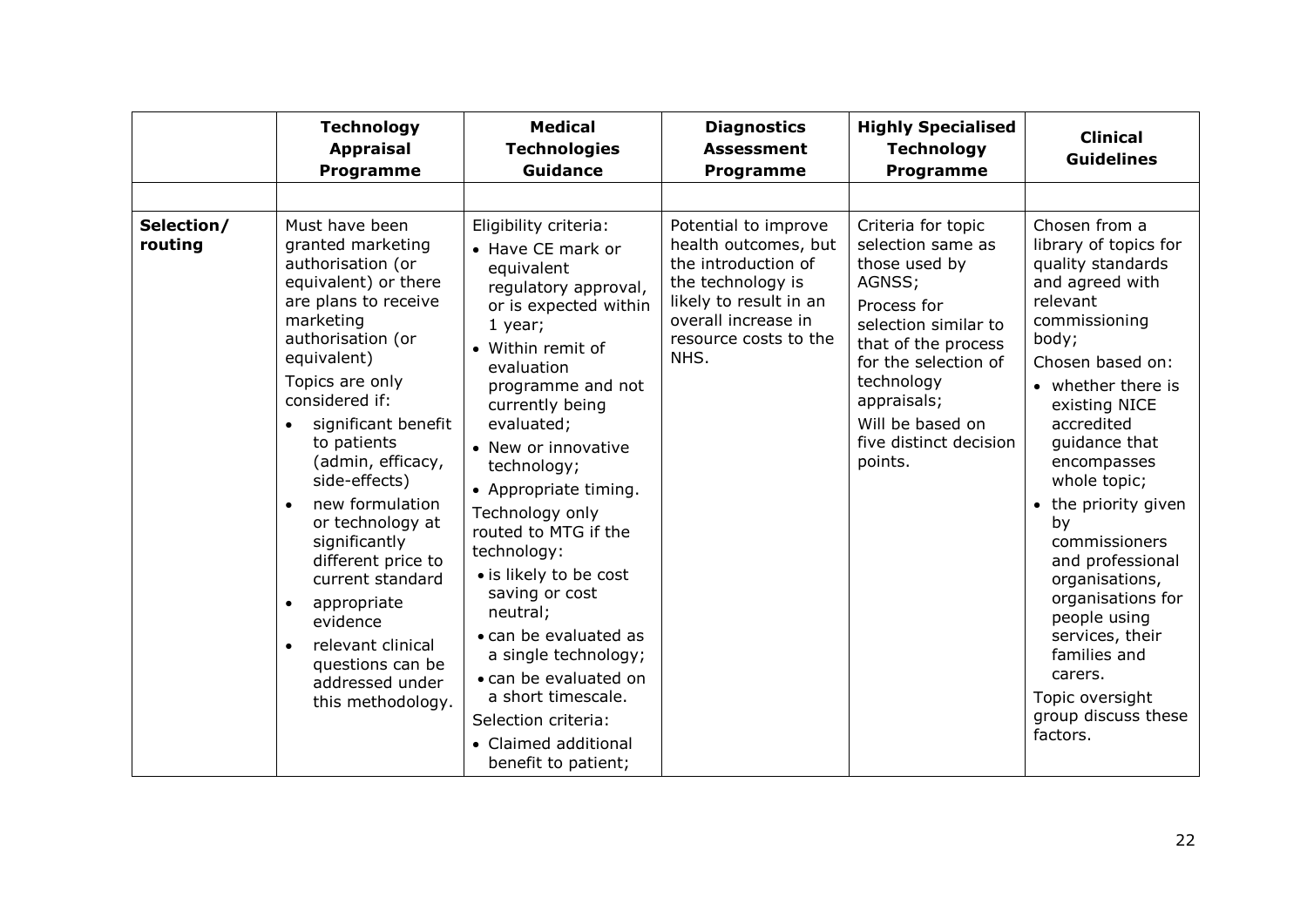|                                   | <b>Technology</b><br><b>Appraisal</b><br><b>Programme</b>                                                                                                                                                                                                                                                                                                                                                                                                                         | <b>Medical</b><br><b>Technologies</b><br><b>Guidance</b>                                                                                                                                                                                           | <b>Diagnostics</b><br><b>Assessment</b><br><b>Programme</b>                                                                               | <b>Highly Specialised</b><br><b>Technology</b><br><b>Programme</b> | <b>Clinical</b><br><b>Guidelines</b>                                                                                 |
|-----------------------------------|-----------------------------------------------------------------------------------------------------------------------------------------------------------------------------------------------------------------------------------------------------------------------------------------------------------------------------------------------------------------------------------------------------------------------------------------------------------------------------------|----------------------------------------------------------------------------------------------------------------------------------------------------------------------------------------------------------------------------------------------------|-------------------------------------------------------------------------------------------------------------------------------------------|--------------------------------------------------------------------|----------------------------------------------------------------------------------------------------------------------|
|                                   |                                                                                                                                                                                                                                                                                                                                                                                                                                                                                   | • Claimed healthcare<br>system benefit;<br>• Patient population;<br>• Disease impact;<br>• Cost considerations;<br>• Sustainability.                                                                                                               |                                                                                                                                           |                                                                    |                                                                                                                      |
| <b>Prioritisation</b><br>criteria | Significant health<br>benefit, taken across<br>the NHS as a whole,<br>if given to all<br>patients for whom it<br>is indicated;<br>Significant impact on<br>other health-related<br>Government policies;<br>Significant impact on<br>NHS resources if<br>given to all patients<br>for whom it is<br>indicated;<br>Significant<br>inappropriate<br>variation in the use<br>of the technology<br>across the country;<br>NICE likely to add<br>value by issuing<br>national guidance. | Decisions based on a<br>prepared briefing note<br>including:<br>· info provided by<br>sponsor;<br>• input from expert<br>advisers;<br>• input relevant to<br>patient/carer<br>organisations;<br>• equality<br>considerations;<br>· scoring system. | A topic of particular<br>urgency to the NHS<br>could be prioritised<br>for evaluation before<br>other technologies<br>already identified. | Not stated.                                                        | NICE discusses<br>topics with NHS<br>England, DH and<br><b>Public Health</b><br>England and create<br>priority list. |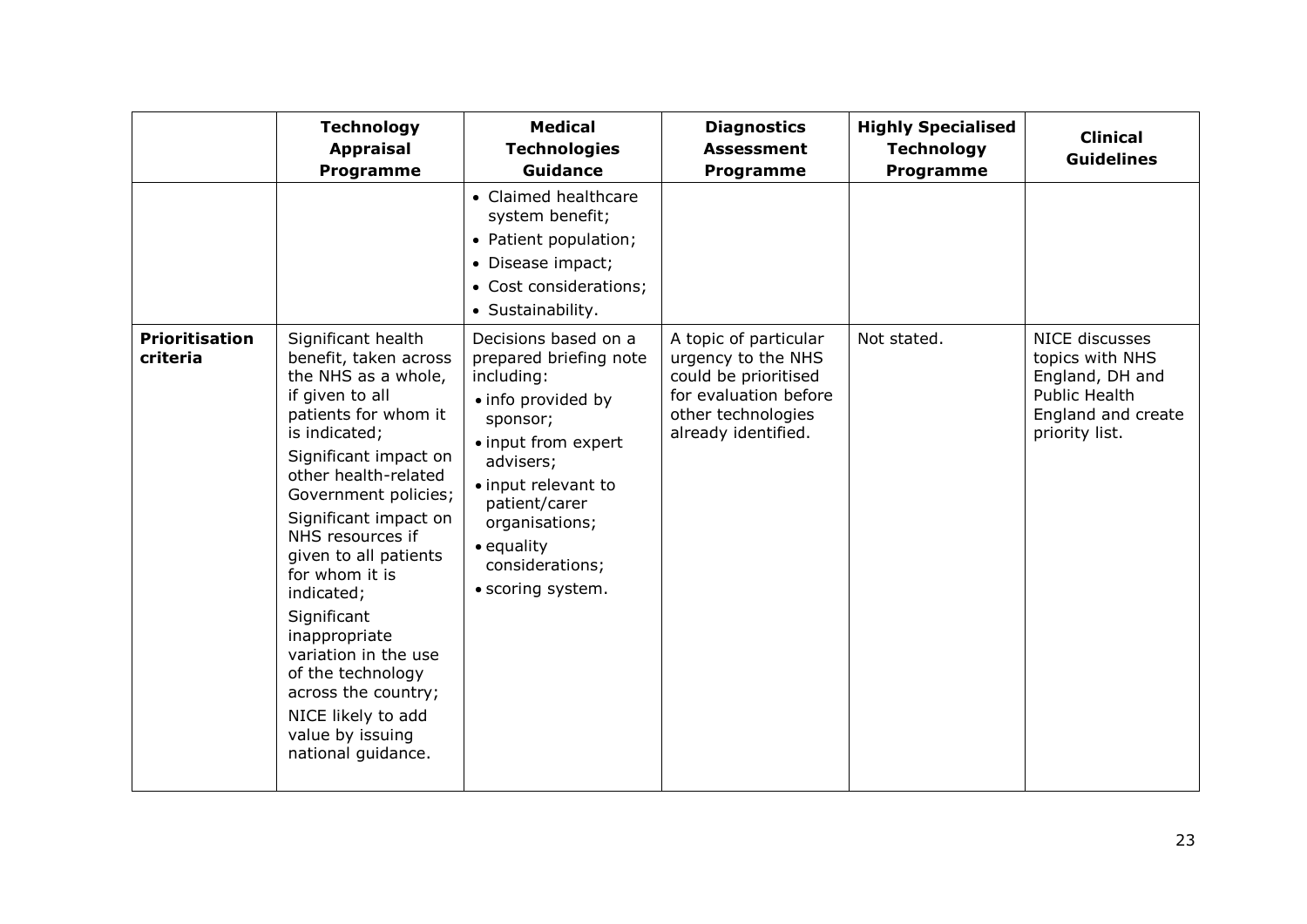|                             | <b>Technology</b><br><b>Appraisal</b><br>Programme                                                                                                                                                                                                                                                                                                                                                                                                                  | <b>Medical</b><br><b>Technologies</b><br>Guidance                                                                                                                                                                                                                                                                                                                                                                                                                                                                                                                                        | <b>Diagnostics</b><br><b>Assessment</b><br>Programme                                                                                                                                                                                                                                                                                                                      | <b>Highly Specialised</b><br><b>Technology</b><br>Programme                                                                        | <b>Clinical</b><br><b>Guidelines</b>                                                                                                                                                                                                                                                                                                                                                                                                                                                                                            |
|-----------------------------|---------------------------------------------------------------------------------------------------------------------------------------------------------------------------------------------------------------------------------------------------------------------------------------------------------------------------------------------------------------------------------------------------------------------------------------------------------------------|------------------------------------------------------------------------------------------------------------------------------------------------------------------------------------------------------------------------------------------------------------------------------------------------------------------------------------------------------------------------------------------------------------------------------------------------------------------------------------------------------------------------------------------------------------------------------------------|---------------------------------------------------------------------------------------------------------------------------------------------------------------------------------------------------------------------------------------------------------------------------------------------------------------------------------------------------------------------------|------------------------------------------------------------------------------------------------------------------------------------|---------------------------------------------------------------------------------------------------------------------------------------------------------------------------------------------------------------------------------------------------------------------------------------------------------------------------------------------------------------------------------------------------------------------------------------------------------------------------------------------------------------------------------|
| <b>SCOPE</b>                |                                                                                                                                                                                                                                                                                                                                                                                                                                                                     |                                                                                                                                                                                                                                                                                                                                                                                                                                                                                                                                                                                          |                                                                                                                                                                                                                                                                                                                                                                           |                                                                                                                                    |                                                                                                                                                                                                                                                                                                                                                                                                                                                                                                                                 |
| <b>What is</b><br>included? | Framework and<br>definitions of:<br>Disease/ health<br>$\bullet$<br>condition;<br>Population;<br>$\bullet$<br>Potential<br>$\bullet$<br>comparators;<br>Potential<br>$\bullet$<br>subgroups;<br>Health outcome<br>$\bullet$<br>measures;<br>Costs;<br>$\bullet$<br>Time horizon;<br>$\bullet$<br>Patient sub<br>$\bullet$<br>groups;<br>Any other special<br>$\bullet$<br>considerations/iss<br>ues e.g. equality<br>and diversity<br>issues, innovative<br>nature. | Description of the<br>technology and its<br>benefits;<br>Information about the<br>disease, condition or<br>clinical problem<br>relevant to the<br>technology;<br>Regulatory status;<br>Committee's rationale<br>for developing<br>guidance;<br>Decision problem to be<br>addressed:<br>• population,<br>intervention,<br>comparator(s);<br>· outcomes;<br>• cost analysis;<br>• subgroup analysis ;<br>• any special<br>considerations.<br>List of professional and<br>patient organisations<br>involved, and societies<br>or organisations to be<br>invited to comment on<br>the scope; | Definition of patient<br>population;<br>intervention<br>(technology or test)<br>to be evaluated and<br>comparators;<br>Description of care<br>pathway;<br>Defines key<br>outcomes and costs;<br>Selection of time<br>horizon;<br>May discuss special<br>considerations -<br>equality and diversity<br>issues, or special<br>implementation<br>issues (topic<br>specific). | Defines the disease,<br>the patients and the<br>technology covered<br>by the evaluation<br>and the questions it<br>aims to answer. | Description of<br>guideline topic;<br>Context in which<br>the guideline will be<br>developed;<br>Why guideline is<br>needed;<br>How it links to<br>other NICE<br>recommendations;<br>Definition of<br>population(s) and<br>setting(s) that will<br>and will not be<br>covered;<br>Describes what the<br>quideline will<br>consider;<br>Key issues and<br>questions;<br>Economic<br>perspective to use;<br>Equality issues;<br>Health inequalities<br>associated with<br>socio-economic<br>factors, inequities<br>of access, and |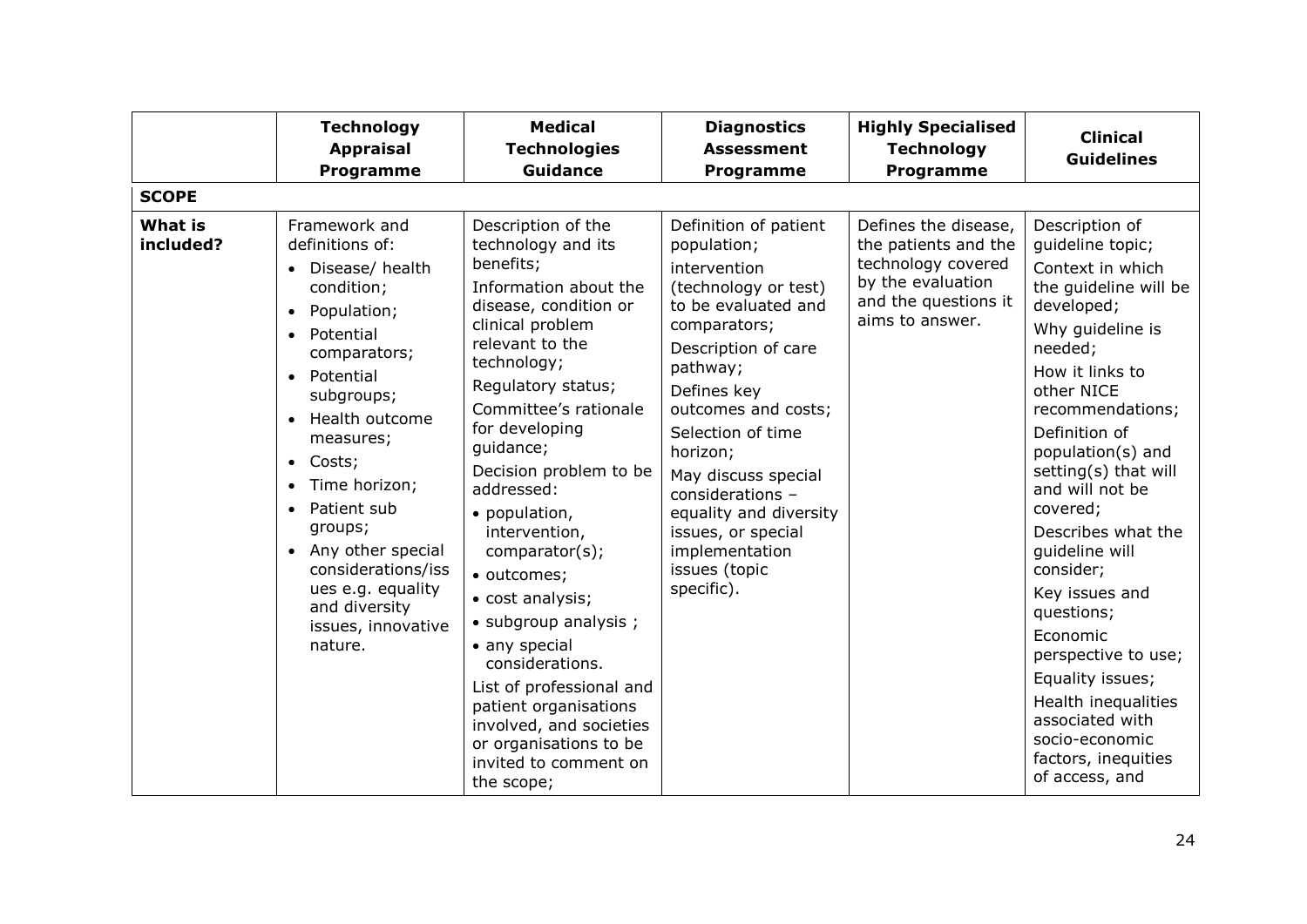|                                   | <b>Technology</b><br><b>Appraisal</b><br>Programme                                                                                                                                                                                                       | <b>Medical</b><br><b>Technologies</b><br><b>Guidance</b>                                                                                       | <b>Diagnostics</b><br><b>Assessment</b><br>Programme                                                        | <b>Highly Specialised</b><br><b>Technology</b><br>Programme                                                                                                                                                   | <b>Clinical</b><br><b>Guidelines</b> |
|-----------------------------------|----------------------------------------------------------------------------------------------------------------------------------------------------------------------------------------------------------------------------------------------------------|------------------------------------------------------------------------------------------------------------------------------------------------|-------------------------------------------------------------------------------------------------------------|---------------------------------------------------------------------------------------------------------------------------------------------------------------------------------------------------------------|--------------------------------------|
|                                   |                                                                                                                                                                                                                                                          | Technical questions<br>raised by the<br>Committee or<br>Programme team.                                                                        |                                                                                                             |                                                                                                                                                                                                               | opportunities to<br>improve health.  |
| <b>Scope</b><br>consultation?     |                                                                                                                                                                                                                                                          |                                                                                                                                                |                                                                                                             |                                                                                                                                                                                                               |                                      |
| How are<br>comparators<br>chosen? | <b>Established NHS</b><br>practice in England;<br>Natural history of the<br>condition;<br><b>Existing NCIE</b><br>guidance;<br>Cost-effectiveness;<br>Licensing status of<br>the comparator;<br>Branded and generic<br>drugs and biosimilar<br>products. | Standard intervention;<br>Usually similar or<br>equivalent technology;<br>Used as part of current<br>management;<br>Can be no<br>intervention. | Most commonly<br>used;<br>Recommended in<br>current NICE<br>quidance for<br>functions in the<br>evaluation. | Can consider those<br>that do not have a<br>marketing<br>authorisation for<br>indication defined in<br>scope when<br>considered to be<br>part of established<br>practice for the<br>indication in the<br>NHS. | Current best<br>practice.            |

Abbreviations: AGNSS = Advisory Group on National Specialised Services; DH = Department of Health.

Source: NICE (2011a), NICE (2011b), NICE (2011c), NICE (2011d†), NICE (2011e†), NICE (2013a), NICE (2013b), NICE (2013c), NICE (2015a), NICE (2015b), NICE (2015c).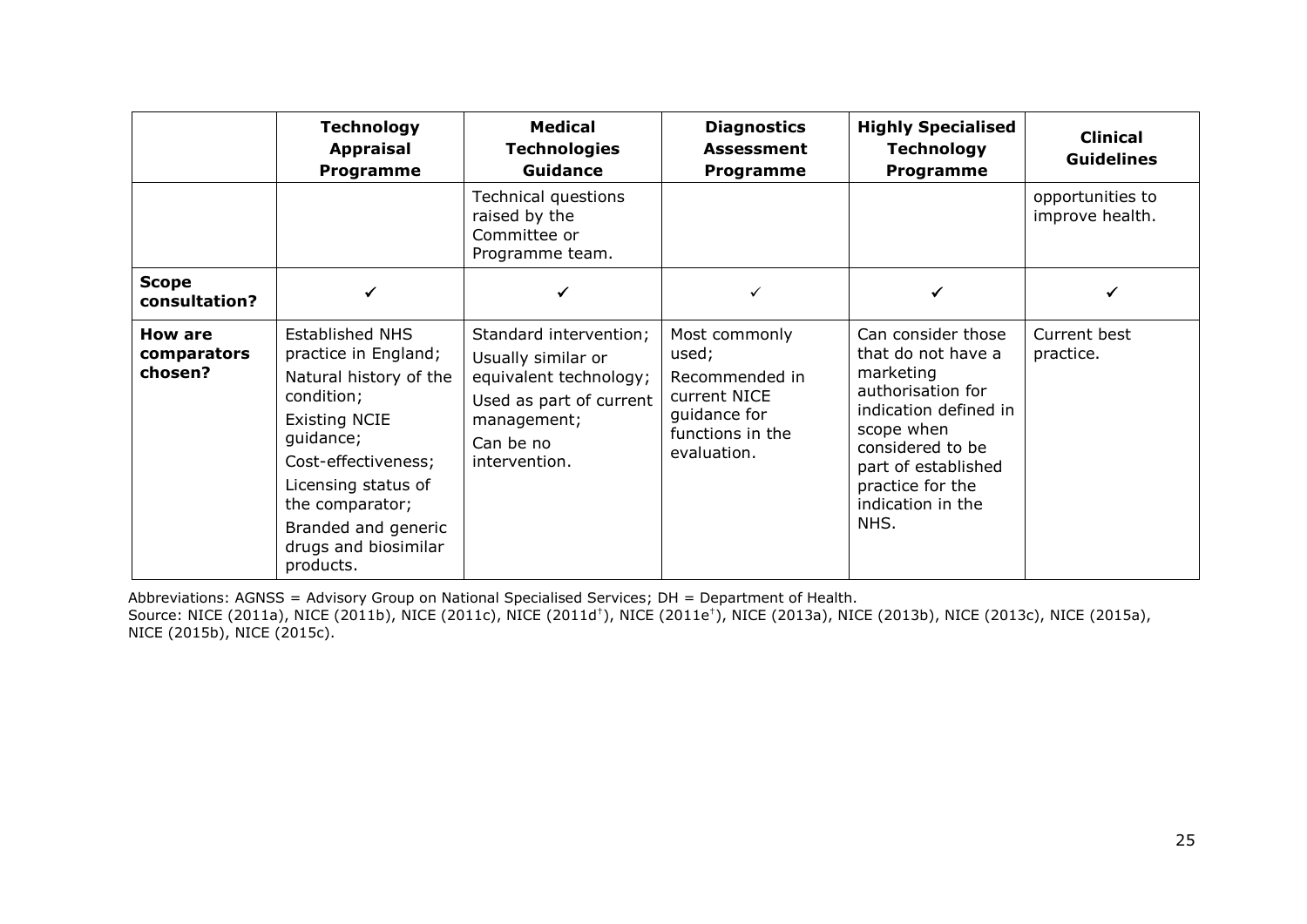#### **Table A2: Process of assessment**

|                                                                        | <b>Technology</b><br><b>Appraisal</b><br><b>Programme</b>                                                                       | <b>Medical</b><br><b>Technologies</b><br><b>Guidance</b>                                                              | <b>Diagnostics</b><br><b>Assessment</b><br>Programme                     | <b>Highly Specialised</b><br><b>Technology</b><br><b>Programme</b>                                                                        | <b>Guidelines</b>                                                                                                                        |
|------------------------------------------------------------------------|---------------------------------------------------------------------------------------------------------------------------------|-----------------------------------------------------------------------------------------------------------------------|--------------------------------------------------------------------------|-------------------------------------------------------------------------------------------------------------------------------------------|------------------------------------------------------------------------------------------------------------------------------------------|
| <b>Who submits</b><br>the<br>evidence?                                 | The company;<br>NHS commissioning<br>experts;<br>Patient experts;<br>Consultees &<br>selected clinical<br>experts.              | The sponsor;<br>Programme team or<br>other working groups;<br>Expert advisers;<br>Patient and carer<br>organisations. | The sponsor/<br>manufacturer;<br><b>Specialist Committee</b><br>members. | Manufacturer/<br>sponsor;<br>Supplemented with<br>external review<br>group explorations;<br>Patient/carer<br>groups;<br>Other consultees. | <b>Evidence Review</b><br>Team through<br>systematic literature<br>searches;<br><b>Stakeholders</b><br>(through 'call for<br>evidence'). |
| Who<br>prepares a<br>review of the<br>evidence?                        | STA - Evidence<br>Review Group;<br>MTA - External<br>Academic<br>Assessment Group.                                              | External assessment<br>group.                                                                                         | External assessment<br>group.                                            | External review<br>group.                                                                                                                 | Evidence Review<br>Team.                                                                                                                 |
| <b>Timelines</b><br><b>Scope to</b><br>publication<br>(not<br>appeals) | STA: Min. 37 weeks<br>(including appeals<br>but not scoping);<br>MTA: Min. 54 weeks<br>(including appeals)<br>but not scoping). | 38 weeks (no<br>appeals).                                                                                             | 63 weeks including<br>resolution period (no<br>appeals).                 | 27 weeks or 17<br>weeks depending<br>on whether there is<br>public consultation.                                                          | Between 52 and 117<br>weeks (reported as<br>between 12 and 27<br>months).                                                                |
| <b>Public</b><br>consultation                                          | ✓                                                                                                                               | ✓                                                                                                                     | ✓                                                                        | $\checkmark$<br>(If marketing<br>authorisation has<br>been granted)                                                                       | ✓                                                                                                                                        |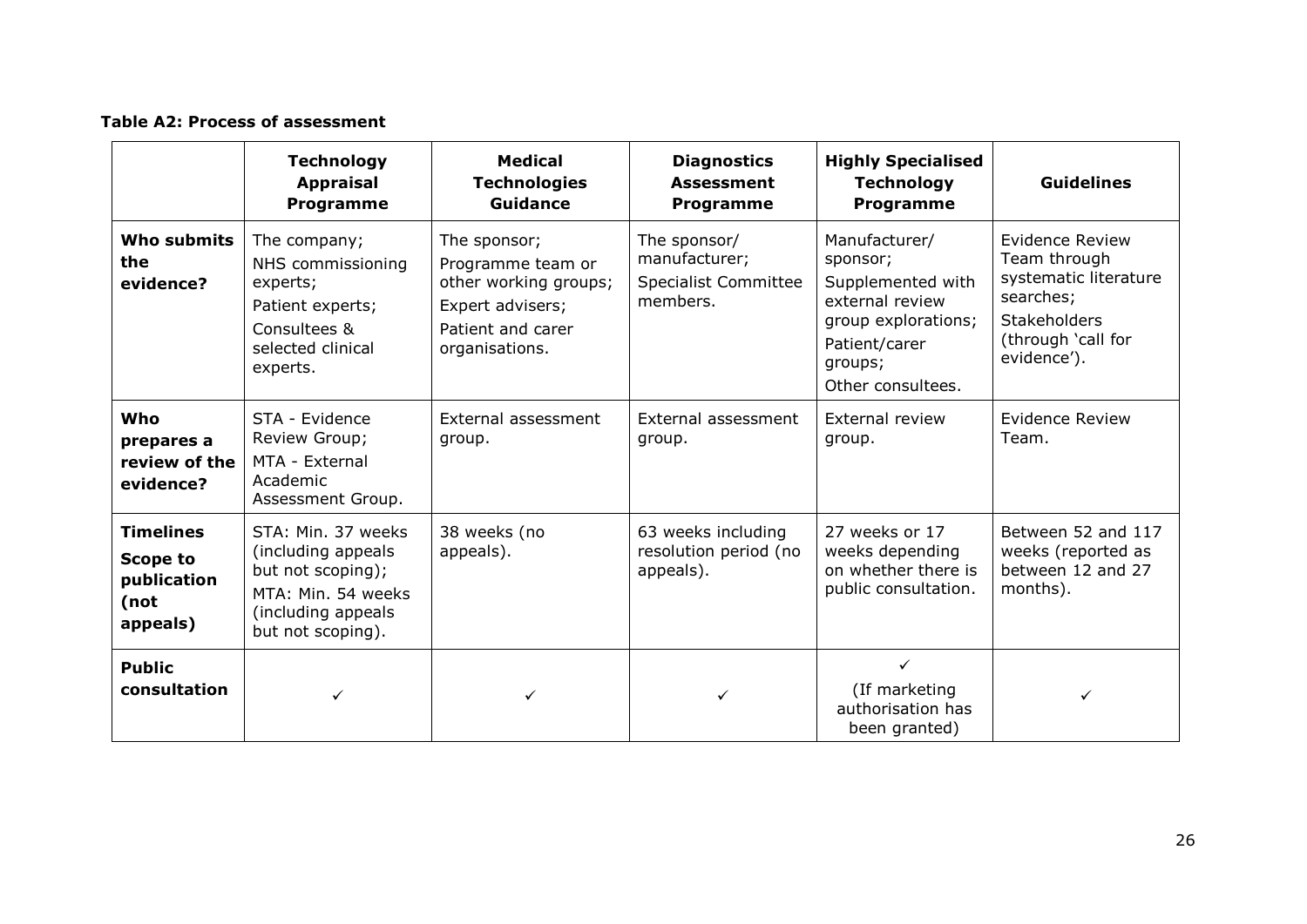|                                        | <b>Technology</b><br><b>Appraisal</b><br><b>Programme</b>                                                                                                           | Medical<br><b>Technologies</b><br><b>Guidance</b>                                                                                                        | <b>Diagnostics</b><br><b>Assessment</b><br>Programme                           | <b>Highly Specialised</b><br><b>Technology</b><br><b>Programme</b>                               | <b>Guidelines</b>                                                                                                                                                                                              |
|----------------------------------------|---------------------------------------------------------------------------------------------------------------------------------------------------------------------|----------------------------------------------------------------------------------------------------------------------------------------------------------|--------------------------------------------------------------------------------|--------------------------------------------------------------------------------------------------|----------------------------------------------------------------------------------------------------------------------------------------------------------------------------------------------------------------|
| <b>Mandatory</b><br>implementat<br>ion |                                                                                                                                                                     | $\boldsymbol{\mathsf{x}}$                                                                                                                                | $\mathbf x$                                                                    |                                                                                                  | ×                                                                                                                                                                                                              |
| <b>Appeals</b><br>process              |                                                                                                                                                                     | $\pmb{\times}$                                                                                                                                           | $\mathbf x$                                                                    | ✓                                                                                                | $\pmb{\times}$                                                                                                                                                                                                 |
| <b>Review</b>                          | Suggested when<br>guidance published;<br>Varies depending on<br>likely availability of<br>evidence;<br>If transferred to<br>static list, reviewed<br>every 5 years. | Guidance is not<br>published with a fixed<br>review date;<br>Considered by<br>Guidance Executive if<br>significant new<br>evidence becomes<br>available. | Every 3 years;<br>If transferred to<br>static list, reviewed<br>every 5 years. | Suggested when<br>guidance published;<br>Varies depending<br>on the availability of<br>evidence. | Less resource<br>intensive checks<br>performed 2, 6 and<br>10 years after<br>publication, with<br>more thorough<br>checks at 4 and 8<br>years;<br>If transferred to<br>static list, reviewed<br>every 5 years. |

Source: NICE (2011a), NICE (2011b), NICE (2011c), NICE(2011d†), NICE(2011e†), NICE (2013a), NICE (2013b), NICE (2013c), NICE (2015a), NICE (2015b), NICE (2015c).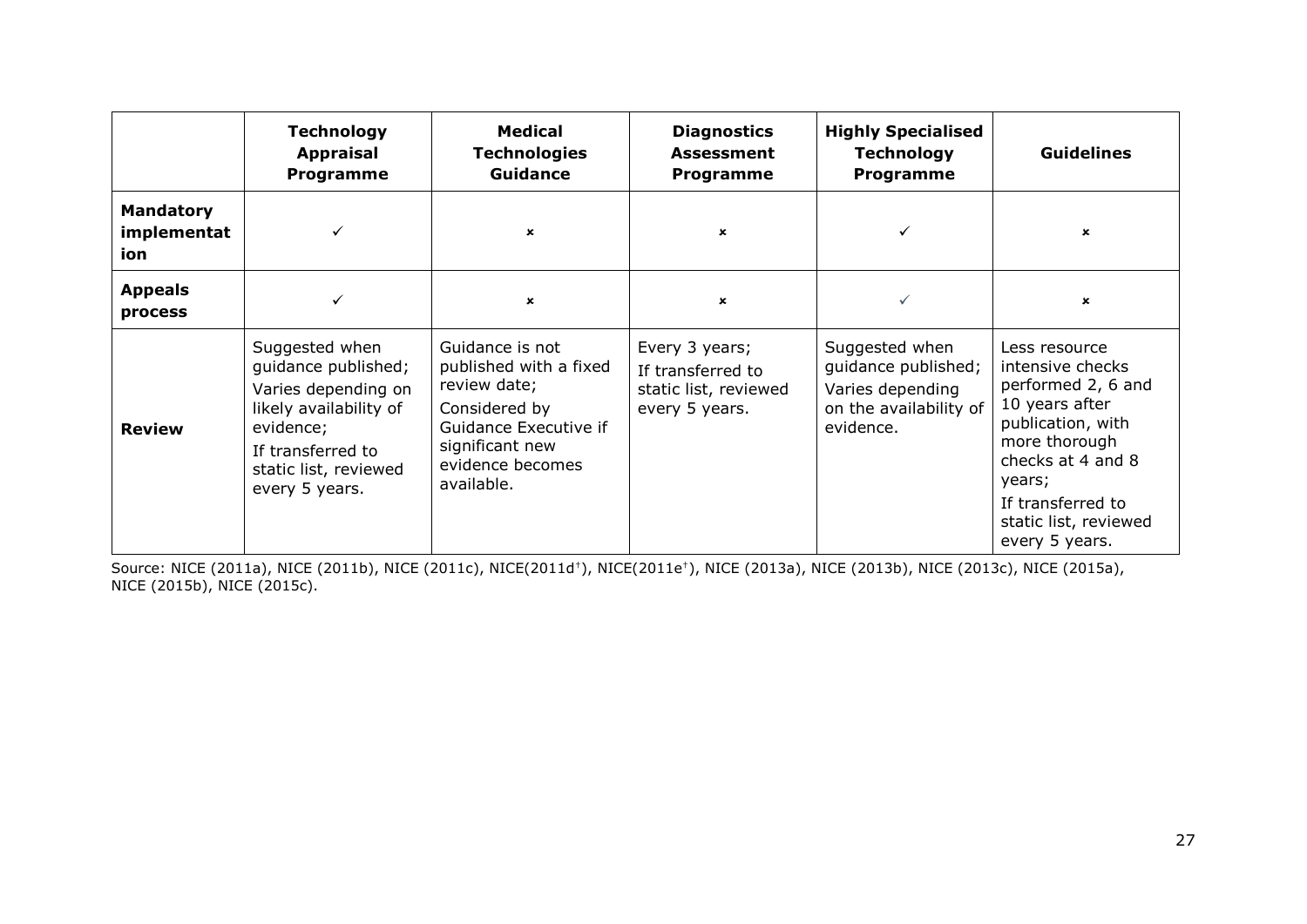#### **Table A3: Methods of evaluation**

|                          | <b>Technology</b><br><b>Appraisal</b><br>Programme                                           | <b>Medical</b><br><b>Technologies</b><br><b>Guidance</b>                                                                                                                                                                 | <b>Diagnostics</b><br><b>Assessment</b><br>Programme                                                                    | <b>Highly Specialised</b><br><b>Technology</b><br><b>Programme</b>                                                                                                        | <b>Guidelines</b>                                                                                                                                                  |
|--------------------------|----------------------------------------------------------------------------------------------|--------------------------------------------------------------------------------------------------------------------------------------------------------------------------------------------------------------------------|-------------------------------------------------------------------------------------------------------------------------|---------------------------------------------------------------------------------------------------------------------------------------------------------------------------|--------------------------------------------------------------------------------------------------------------------------------------------------------------------|
| <b>Reference</b><br>case | $\checkmark$                                                                                 | $\boldsymbol{\mathsf{x}}$                                                                                                                                                                                                | ✓                                                                                                                       | $\mathbf x$                                                                                                                                                               | ✓                                                                                                                                                                  |
| <b>Perspective</b>       |                                                                                              |                                                                                                                                                                                                                          |                                                                                                                         |                                                                                                                                                                           |                                                                                                                                                                    |
| <b>Outcomes</b>          | All direct health<br>effects for patients<br>and, when relevant,<br>carers.                  | Clinical benefits to<br>patients;<br>Healthcare system<br>outcomes ("A non-<br>clinical outcome,<br>typically impacting on<br>resource capacity,<br>resulting from a<br>clinical (patient-level)<br>treatment episode"). | Health effects for<br>patients or, when<br>relevant, other<br>people (principally<br>carers).                           | All direct health<br>benefits to patients<br>and, when relevant,<br>carers;<br>Significant benefits<br>outside NHS and<br>PSS;<br>Benefits of research<br>and innovation. | Direct health effects<br>for those using<br>services, and, where<br>relevant, family and<br>carers;<br>Non-health benefits<br>may also be<br>included.             |
| <b>Costs</b>             | NHS and PSS;<br>Non-NHS and PSS<br>costs in exceptional<br>circumstances if<br>agreed by DH. | NHS and PSS costs.                                                                                                                                                                                                       | NHS and PSS;<br>Non NHS/PSS costs<br>considered in<br>"exceptional<br>circumstances" but<br>are reported<br>separately. | NHS and PSS;<br>Outside NHS and<br>PSS.                                                                                                                                   | NHS and PSS<br>(interventions with<br>health outcomes);<br>Public sector and<br>societal perspective<br>(intervention with<br>health and non-<br>health outcomes). |
| <b>Evidence</b>          |                                                                                              |                                                                                                                                                                                                                          |                                                                                                                         |                                                                                                                                                                           |                                                                                                                                                                    |
| <b>Types</b><br>accepted | <b>RCTs most</b><br>appropriate for                                                          | Published evidence;<br>Unpublished evidence;                                                                                                                                                                             | End-to-end studies;<br>Prospective cohort or<br>cross-sectional<br>studies;                                             | Not stated.                                                                                                                                                               | Published studies;                                                                                                                                                 |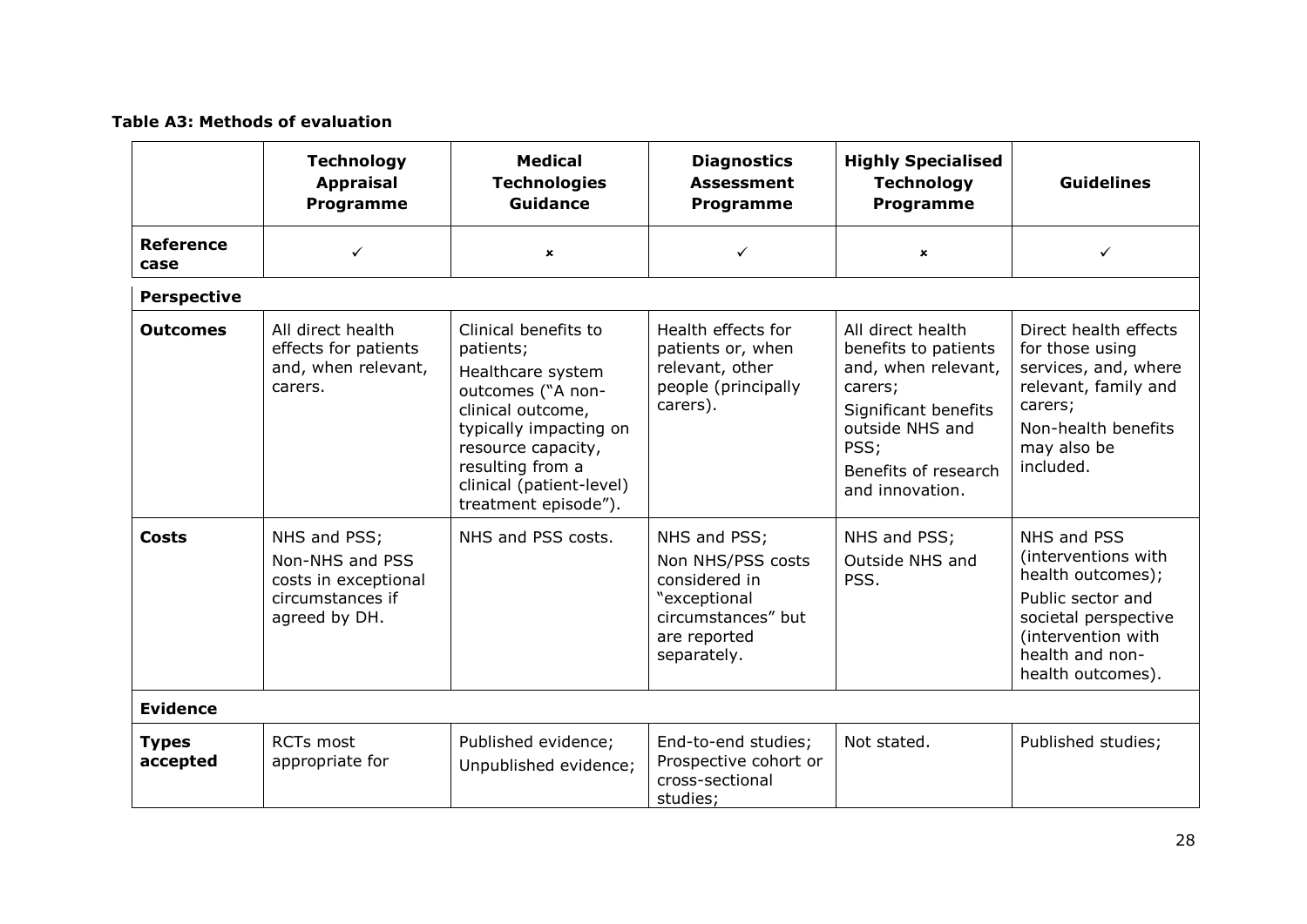|                                          | <b>Technology</b><br><b>Appraisal</b><br>Programme                                                                                                                                                                  | <b>Medical</b><br><b>Technologies</b><br><b>Guidance</b>         | <b>Diagnostics</b><br><b>Assessment</b><br>Programme                                                                                                                                                                                                                               | <b>Highly Specialised</b><br><b>Technology</b><br>Programme                                                                                                                                                           | <b>Guidelines</b>                                                                                                                                      |
|------------------------------------------|---------------------------------------------------------------------------------------------------------------------------------------------------------------------------------------------------------------------|------------------------------------------------------------------|------------------------------------------------------------------------------------------------------------------------------------------------------------------------------------------------------------------------------------------------------------------------------------|-----------------------------------------------------------------------------------------------------------------------------------------------------------------------------------------------------------------------|--------------------------------------------------------------------------------------------------------------------------------------------------------|
|                                          | measures of relative<br>treatment effect;<br>Non-randomised and<br>non-controlled<br>evidence;<br>Qualitative research;<br>Economic<br>evaluations;<br>Unpublished and<br>part-published<br>evidence.               | Contributions from<br>expert advisers -<br>theoretical outcomes. | Retrospective case-<br>control studies;<br>RCTs;<br>Case studies;<br>Patient registries;<br>Systematic reviews;<br>Existing models.                                                                                                                                                |                                                                                                                                                                                                                       | Conference abstracts<br>(if evidence is<br>limited);<br>Legislation and<br>policy;<br>Unpublished data and<br>studies in progress;<br>Grey literature. |
| <b>Clinical effectiveness</b>            |                                                                                                                                                                                                                     |                                                                  |                                                                                                                                                                                                                                                                                    |                                                                                                                                                                                                                       |                                                                                                                                                        |
| <b>What is</b><br>taken into<br>account? | Nature and quality of<br>evidence;<br>Uncertainty;<br>Differential benefits<br>or adverse<br>outcomes;<br>Impact of above from<br>patients' viewpoint;<br>Position in pathway<br>of care;<br>Existing alternatives. | Effectiveness<br>outcomes<br>(not explicit).                     | Nature and quality of<br>the evidence;<br>Uncertainty;<br>Differential benefits<br>or great risk of<br>adverse effects;<br>Risk (adverse<br>events) and benefits<br>from patient's<br>perspective;<br>Position in overall<br>pathway care;<br>Available alternative<br>treatments. | Nature and quality<br>of evidence;<br>Uncertainty;<br>Differential benefits<br>or adverse<br>outcomes;<br>Impact from<br>patients' viewpoint;<br>Position in overall<br>pathway of care;<br>Existing<br>alternatives. | Quality of evidence;<br>Uncertainty;<br><b>Tradeoff between</b><br>different outcomes.                                                                 |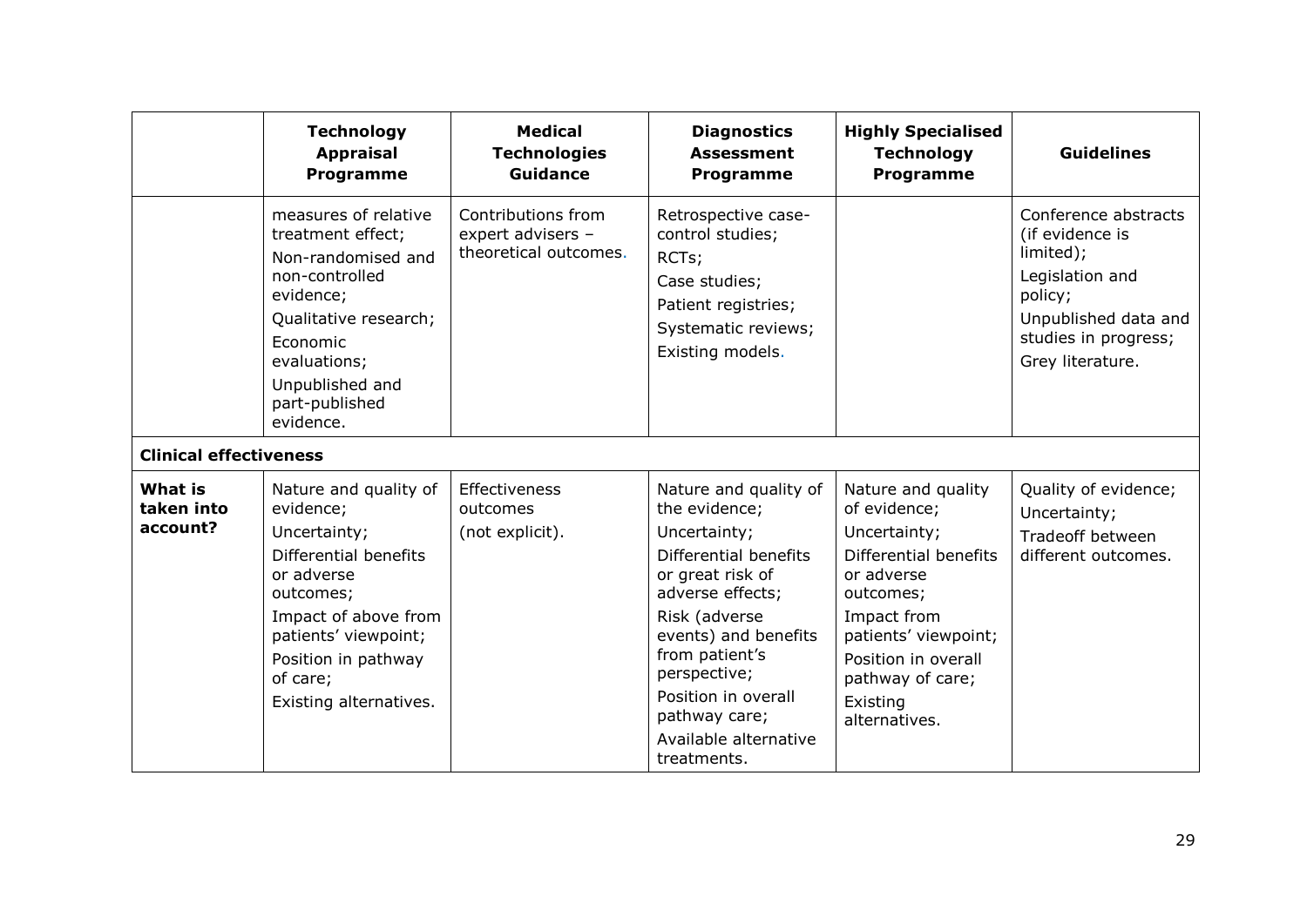|                                                          | <b>Technology</b><br><b>Appraisal</b><br>Programme                                | <b>Medical</b><br><b>Technologies</b><br><b>Guidance</b>                  | <b>Diagnostics</b><br><b>Assessment</b><br><b>Programme</b>                                                          | <b>Highly Specialised</b><br><b>Technology</b><br>Programme | <b>Guidelines</b>                                                                                                                             |
|----------------------------------------------------------|-----------------------------------------------------------------------------------|---------------------------------------------------------------------------|----------------------------------------------------------------------------------------------------------------------|-------------------------------------------------------------|-----------------------------------------------------------------------------------------------------------------------------------------------|
| <b>Cost-effectiveness</b>                                |                                                                                   |                                                                           |                                                                                                                      |                                                             |                                                                                                                                               |
| <b>Type used</b><br>e.g. CEA,<br>CUA, CCA,<br><b>CMA</b> | CUA.                                                                              | CCA.                                                                      | CUA preferred.                                                                                                       | N/A: "value for<br>money".                                  | CUA preferred for<br>health interventions;<br>CUA, CEA, CCA, CBA<br>or CMA for<br>interventions that<br>also include non-<br>health outcomes. |
| <b>Outcome</b><br>measure                                | QALYs preferably<br>using EQ-5D.                                                  | Clinical benefit;<br>Resource<br>consequences.                            | QALYs preferably<br>using the EQ-5D<br>(other measures may<br>be needed if EQ-5D<br>is insufficiently<br>sensitive). | Not stated.                                                 | QALYs preferably<br>using EQ-5D for<br>health benefits;<br>If non-health<br>benefits, decided on<br>a case-by-case basis.                     |
| <b>Discount</b><br>rate (Costs<br>and<br>benefits)       | $3.5\%$ ;<br>Sensitivity analysis<br>with 1.5%.                                   | 3.5%                                                                      | $3.5\%$ ;<br>Sensitivity analysis<br>between 0% and 6%.                                                              | Not stated.                                                 | 3.5%;<br>Sensitivity analysis<br>with 1.5%.                                                                                                   |
| <b>Budget/reso</b><br>urce impact<br>determined          | $\checkmark$                                                                      | ✓                                                                         | ✓                                                                                                                    | $\checkmark$                                                | ✓                                                                                                                                             |
| <b>Sensitivity</b><br>analysis                           | Probabilistic;<br>Confidence ellipses;<br>Scatter plots;<br>Acceptability curves. | Scenario-based<br>deterministic;<br>Threshold analyses;<br>Probabilistic. | Scenario-based;<br>Probabilistic.                                                                                    | Not stated.                                                 | Deterministic;<br>Probabilistic.                                                                                                              |

Abbreviations: CBA: Cost benefit analysis; CCA: cost consequence analysis; CEA: cost effectiveness analysis; CMA: cost minimisation analysis; CUA: cost utility analysis; PSS: Personal Social Services; QALYs = Quality Adjusted Life Years. Source: NICE (2011a), NICE(2011b), NICE(2011c), NICE(2011d\*), NICE(2011e\*), NICE (2013a), NICE (2013b), NICE (2013c), NICE (2015a), NICE (2015b), NICE (2015c).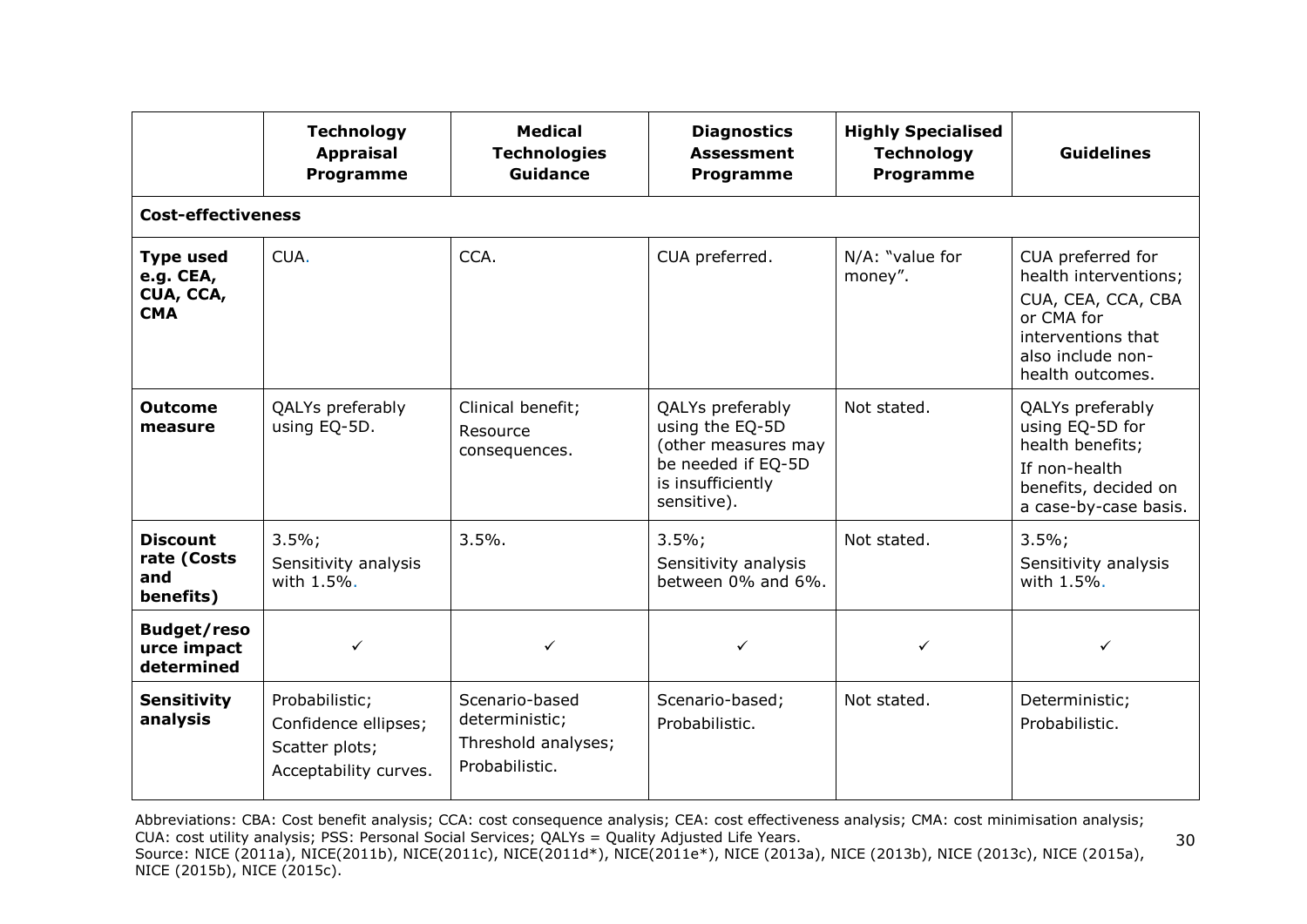#### **Table A4: Appraisal of evidence**

|                                       | <b>Technology</b><br><b>Appraisal</b><br><b>Programme</b>                                                                                                                                                                                                                 | <b>Medical Technologies</b><br><b>Guidance</b>                                                                                                                                                                                                          | <b>Diagnostics</b><br><b>Assessment</b><br><b>Programme</b>                                                                                                                                                                                                                                                                                    | <b>Highly Specialised</b><br><b>Technology</b><br><b>Programme</b>                                                                                                                                                                         | <b>Guidelines</b>                                                                                                                                                                                                                                                                                                                         |
|---------------------------------------|---------------------------------------------------------------------------------------------------------------------------------------------------------------------------------------------------------------------------------------------------------------------------|---------------------------------------------------------------------------------------------------------------------------------------------------------------------------------------------------------------------------------------------------------|------------------------------------------------------------------------------------------------------------------------------------------------------------------------------------------------------------------------------------------------------------------------------------------------------------------------------------------------|--------------------------------------------------------------------------------------------------------------------------------------------------------------------------------------------------------------------------------------------|-------------------------------------------------------------------------------------------------------------------------------------------------------------------------------------------------------------------------------------------------------------------------------------------------------------------------------------------|
| Who<br>appraises<br>the<br>evidence?  | Appraisal<br>committee<br>consisting of:<br>• People who work<br>in the NHS;<br>• Patient and carer<br>representatives;<br>• Lay members;<br>• People from<br>relevant academic<br>disciplines;<br>• Pharmaceutical<br>and medical<br>device industry<br>representatives. | <b>Medical Technologies</b><br><b>Appraisal Committee</b><br>consisting of:<br>• Clinicians;<br>• Scientists;<br>• Lay people;<br>• Experts in regulation<br>and evaluation;<br>• People with<br>experience of the<br>medical technologies<br>industry. | Diagnostic Advisory<br>Committee consisting<br>of:<br>• Clinicians;<br>• Lay people;<br>• Experts in<br>regulation and<br>evaluation;<br>• People with<br>commissioning<br>experience;<br>• People with<br>experience of<br>diagnostic<br>technologies<br>industry;<br>• Additional specialist<br>committee<br>members for<br>specific topics. | Evaluation<br>Committee<br>consisting of:<br>• People who work<br>in the NHS;<br>• Patient and carer<br>organisations;<br>• Relevant<br>academic<br>disciplines<br>• Pharmaceutical<br>and medical<br>devices industry<br>representatives. | The Committee<br>(either a standing<br>committee or a topic-<br>specific committee)<br>includes:<br>• Practitioners<br>(specialist and non-<br>specialist);<br>• service/care<br>providers or<br>commissioners;<br>• others working in<br>the area covered by<br>the guideline;<br>• people using<br>services, family<br>members, carers. |
| <b>Decision</b><br>making<br>criteria | • Clinical<br>effectiveness;<br>$\bullet$ Cost-<br>effectiveness;<br>• Non-health<br>factors: Scientific<br>and social value<br>judgements.                                                                                                                               | • Measureable benefit<br>for patients over<br>current technologies;<br>• Benefit to NHS: likely<br>to reduce burden on<br>NHS staff or reduce<br>resource use.                                                                                          | • Quality of<br>evidence;<br>• Diagnostic test<br>accuracy;<br>• Clinical<br>effectiveness;<br>• Cost-effectiveness.                                                                                                                                                                                                                           | • Nature of<br>condition;<br>• Impact of the new<br>technology:<br>clinical<br>effectiveness;<br>magnitude of<br>health benefits to<br>patients and                                                                                        | • Quality of<br>evidence;<br>• Trade-off between<br>benefits and harms<br>of intervention;<br>• Economic<br>considerations;                                                                                                                                                                                                               |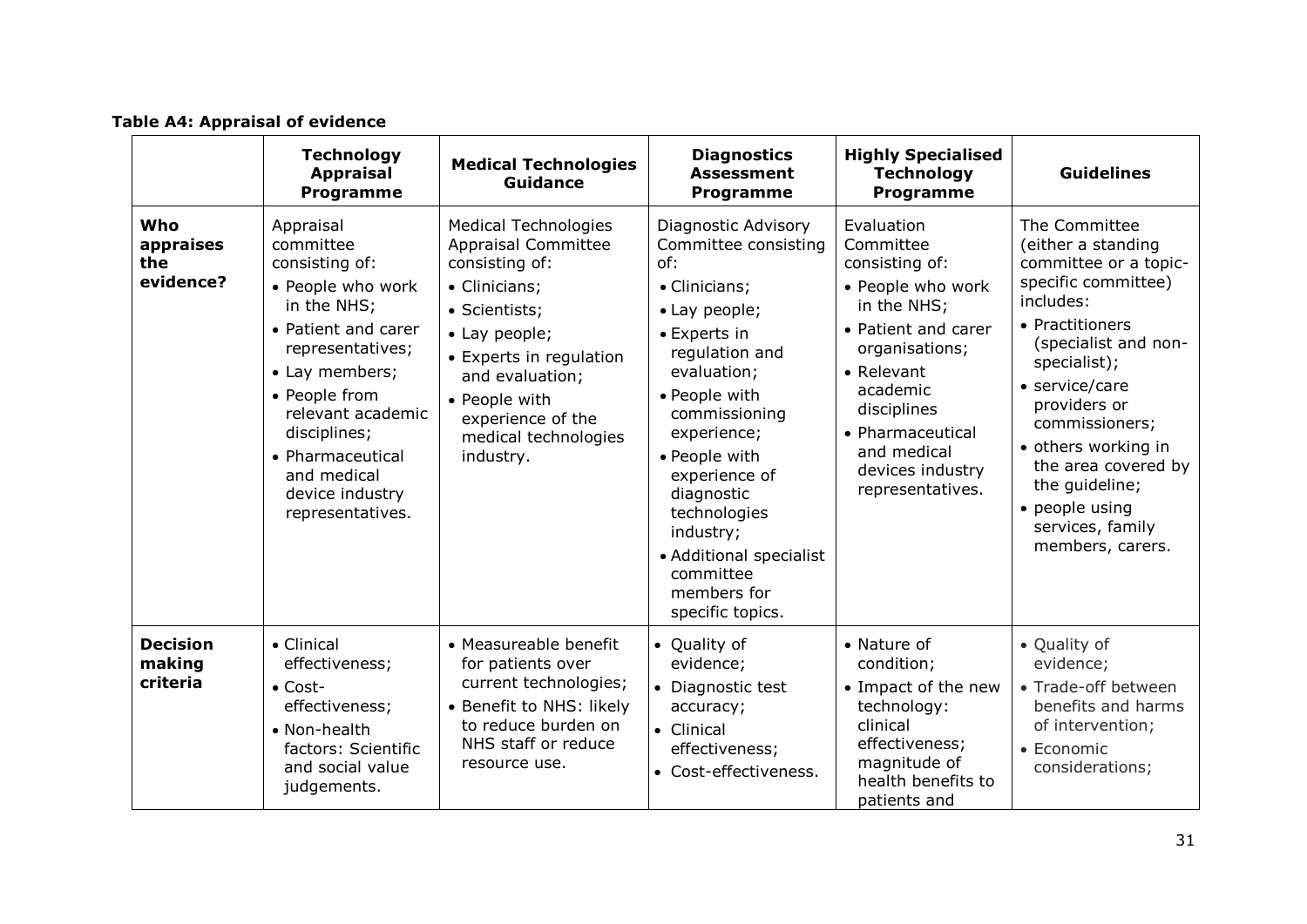| <b>Technology</b><br><b>Appraisal</b><br>Programme | <b>Medical Technologies</b><br><b>Guidance</b> | <b>Diagnostics</b><br><b>Assessment</b><br><b>Programme</b> | <b>Highly Specialised</b><br><b>Technology</b><br>Programme                                                                                                                                                                                                                                                                                                                                                                            | <b>Guidelines</b>                                                                                                                                                                                                                                                                                                                                              |
|----------------------------------------------------|------------------------------------------------|-------------------------------------------------------------|----------------------------------------------------------------------------------------------------------------------------------------------------------------------------------------------------------------------------------------------------------------------------------------------------------------------------------------------------------------------------------------------------------------------------------------|----------------------------------------------------------------------------------------------------------------------------------------------------------------------------------------------------------------------------------------------------------------------------------------------------------------------------------------------------------------|
|                                                    |                                                |                                                             | carers;<br>heterogeneity of<br>health benefits;<br>robustness of<br>evidence;<br>treatment<br>continuation<br>rules;<br>• Cost to the NHS<br>and PSS<br>(including patient<br>access schemes);<br>• Value for money;<br>• Impact of the<br>technology<br>beyond direct<br>health benefits<br>(including long-<br>term benefits of<br>research and<br>innovation)<br>• The impact on the<br>delivery of the<br>specialised<br>services. | • Extrapolation of<br>evidence;<br>• Availability of<br>evidence to support<br>implementation;<br>• Size of effect and<br>potential impact on<br>population health;<br>• Wider<br>considerations:<br>o ethical issues;<br>o social value<br>judgements;<br>o equity and<br>inequalities;<br>$\circ$ policy<br>imperatives;<br>$\circ$ equality<br>legislation. |